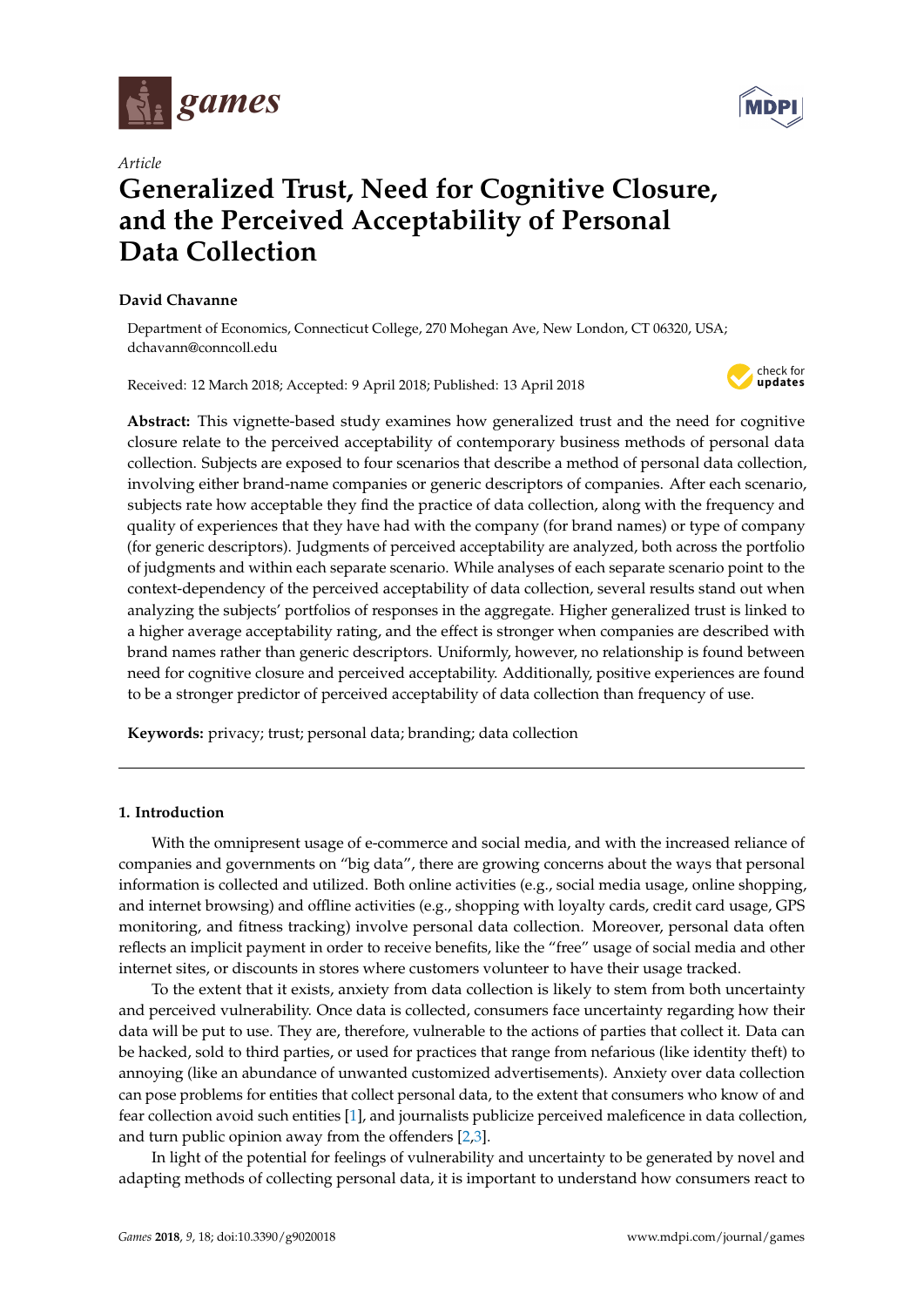these methods, and what factors affect their reactions. The study presented in this paper uses vignettes to explore the relationship between (1) the perceived acceptability of contemporary business practices that collect and utilize personal data, and (2) two psychological phenomena—generalized trust and the need for cognitive closure—that are commonly measured in social science research, are linked to uncertainty and vulnerability, and have demonstrated social and economic effects. "Generalized trust" refers to a person's tendency to trust unknown individuals; it can be distinguished from someone's tendency to trust specific people, organizations, or systems. Since trust involves an exposure to vulnerability [\[4](#page-13-3)[–8\]](#page-13-4), one could also reasonably conjecture that someone who tends to be generally trusting of other people will be more comfortable sharing personal data. The "need for cognitive closure" (hereafter, NFC), which was popularized by Holmes (2015) [\[9\]](#page-13-5), is defined as the desire for "an answer on a given topic, any answer . . . compared to confusions and ambiguity" [\[10\]](#page-13-6). As described in a recent review article, "NFC represents a motivational tendency whose magnitude is determined by the (perceived) benefits and costs of closure relative to the benefits and costs of lacking closure" [\[11\]](#page-13-7) (p. 223). Given the connection between the need for closure and an aversion to situations with unknown outcomes, one could reasonably conjecture that someone with a high NFC will be less comfortable with sharing personal data, given that the consequences of doing so are necessarily ambiguous.

Since much earlier research has pointed to the context-dependency of privacy preferences [\[12](#page-13-8)[–20\]](#page-14-0), this study examines respondents' perceived acceptability of data collection across a portfolio of scenarios, and links acceptability scores to generalized trust and need for closure scores, as well as to the frequency of use and the quality of experience associated with a company or product. Moreover, in light of a robust connection between trust and the establishment of brand names  $[21-24]$  $[21-24]$ , the study also addresses the extent to which the perceived acceptability of data collection is affected by whether companies are identified with a generic descriptor (e.g., a pharmacy chain store or a social media site) or a known brand name (e.g., CVS or Facebook); effects of generalized trust and NFC are also conditioned on whether companies are described with generic descriptors or brand names.

Previewing the results, the study shows that a greater tendency to trust others is linked to greater perceived acceptability of personal data collection, and the effect is strongest when companies are known brands rather than unnamed, non-specific companies. NFC, however, does not affect the perceived acceptability of data collection. Moreover, quality of experience is more likely to be associated with perceived acceptability of data collection, compared to the frequency of use.

#### **2. Information Privacy, Trust, and the Need for Closure**

The literature examining information privacy is extensive and interdisciplinary; Acquisti et al. (2015) [\[25\]](#page-14-3), Morando et al. (2014) [\[26\]](#page-14-4), and Smith et al. (2011) [\[18\]](#page-14-5) provide general reviews. Given the economic tradeoffs involved with the decision to share personal information, one subset of studies has explored whether, and how much, people are willing to pay for privacy [\[12](#page-13-8)[,27](#page-14-6)[–31\]](#page-14-7). While the results of these studies point to privacy having measurable values across individuals, the context-dependence of privacy concerns complicates the view that the value of privacy can be assessed like a more simple good [\[12–](#page-13-8)[15](#page-13-9)[,17](#page-13-10)[–20,](#page-14-0)[32,](#page-14-8)[33\]](#page-14-9).

In their review of information privacy research, Smith et al. [\[18\]](#page-14-5) stress the importance of better understanding antecedents to privacy concerns (e.g., personality, demographic, cultural, and experience-driven differences); theoretical frameworks laid out by Bandyopadhyay (2011) [\[34\]](#page-14-10) and Phelps et al. (2001) [\[16\]](#page-13-11) reinforce the importance of understanding such antecedents. Age [\[35\]](#page-14-11), perceptions of vulnerability [\[36\]](#page-14-12), desire for information control [\[16](#page-13-11)[,33](#page-14-9)[,36\]](#page-14-12), personality traits [\[37\]](#page-14-13), social awareness [\[38\]](#page-14-14), internet literacy [\[38\]](#page-14-14), gender [\[39\]](#page-14-15), income [\[39\]](#page-14-15), and psychology of ownership [\[40\]](#page-14-16) have all been identified as drivers of privacy concerns. Additionally, several studies have examined the role that trust in particular companies or online communities plays as an antecedent. Chellappa and Sin (2005) [\[41\]](#page-15-0) find that consumers are more likely to share information with vendors who build up trust through familiarity and experience. Culnan and Armstrong (1999) [\[42\]](#page-15-1) find that privacy concerns do not predict willingness to share data for targeted advertisements when trust in an organization is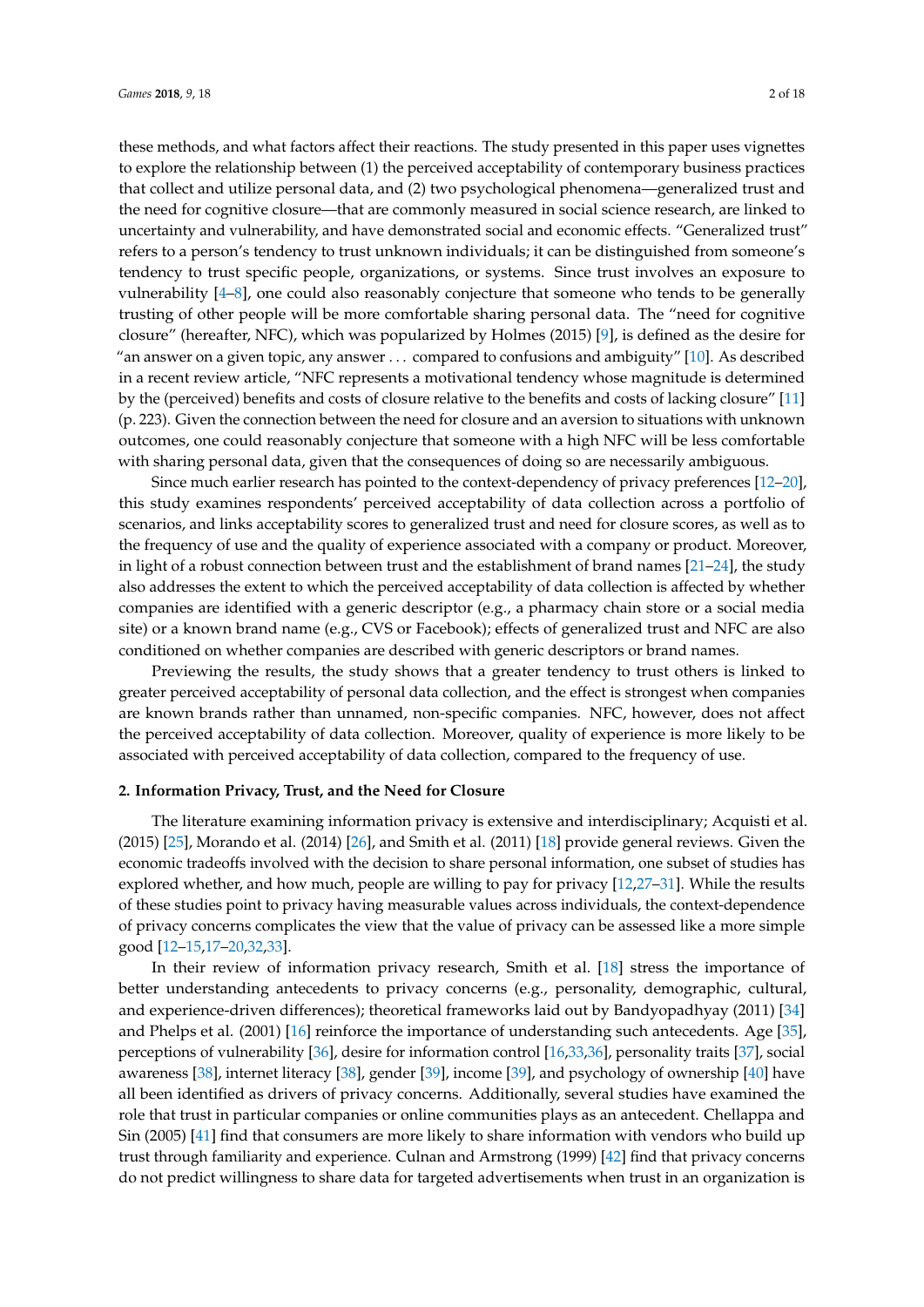enhanced through the disclosure of fair information practices. Milne and Boza (1999) [\[43\]](#page-15-2) find that improved trust in a specific industry (e.g., banks, credit card issuers, insurance companies, employers, drugstores) is more effective in encouraging the sharing of information than reducing concern felt toward information sharing in that industry, while Belanger et al. (2002) [\[44\]](#page-15-3), find that security features matter more to e-commerce consumers than trust indices that are designed to enhance the trustworthiness of specific online marketers. Taylor et al. (2009) [\[45\]](#page-15-4) find that increased trust in travel websites reduces privacy concerns when using a particular travel website, while Bart et al. (2005) [\[46\]](#page-15-5) find that the relationship between trust in specific websites and purchase intent is itself context-specific.

While these studies have generated insight into how trust in particular entities affects privacy concerns, generalized trust, to my knowledge, has not been explored as an antecedent to privacy concerns. A great deal of research, however, has identified connections between generalized trust and important economic variables; higher levels of generalized trust have been linked to higher GDP growth [\[47–](#page-15-6)[50\]](#page-15-7), lower inflation [\[51\]](#page-15-8), more trade [\[52](#page-15-9)[–55\]](#page-15-10), less corruption [\[56\]](#page-15-11), greater stock market participation [\[57](#page-15-12)[,58\]](#page-15-13), more venture capital investment [\[52\]](#page-15-9), more foreign direct investment [\[52,](#page-15-9)[55\]](#page-15-10), and more volunteering/charity [\[59\]](#page-15-14). Schudy and Utikal (2017) [\[17\]](#page-13-10), while not studying generalized trust, explore the relationship between privacy concerns and social distance. They find that willingness to share personal data does not depend on social distance, as participants' willingness to share data is unaffected by whether the recipients of the data live in the same or a different city. Given that generalized trust has been found to decrease as social distance increases [\[50,](#page-15-7)[60,](#page-15-15)[61\]](#page-15-16), this result may point to an absence of a relationship between generalized trust and privacy concerns.

As described by Webster and Kruglanski (1994) [\[62\]](#page-15-17), NFC as a stable individual trait manifests in a preference for order and structure, discomfort with ambiguity, decisiveness, a preference for predictability, and closed-mindedness. A high NFC has been linked to inhibited acculturation in a foreign country in the presence of strong co-ethnic ties in that country [\[63](#page-15-18)[,64\]](#page-15-19), in-group favoritism [\[65,](#page-15-20)[66\]](#page-15-21), nationalism [\[67\]](#page-15-22)), less creativity [\[68\]](#page-16-0), stronger preferences for conflict [\[69\]](#page-16-1), cultural conformity [\[70\]](#page-16-2), difficulty coping with organizational change [\[71\]](#page-16-3), and greater reliance on heuristics [\[72,](#page-16-4)[73\]](#page-16-5). While need for closure has not been studied in consumer contexts extensively, there are some relevant earlier findings. In a purchasing experiment run by Vermeir et al. (2002) [\[74\]](#page-16-6), high-NFC people rely more on decision rules and seek more product information prior to forming a decision rule, and less information afterwards; in another experiment, Vermeir and Van Kenhove (2005) [\[75\]](#page-16-7) find that NFC affects search efforts for prices and promotions. Disatnik and Steinhart (2015) [\[76\]](#page-16-8) find that a high NFC is associated with an unwillingness to update one's investment portfolio, due to a lack of openness to new information. Jung and Kellaris (2004) [\[77\]](#page-16-9) find that consumers with a high NFC are more likely to have their purchasing decisions affected by perceptions of a good's scarcity. Amichai-Hamburger et al. (2004) [\[78\]](#page-16-10) find that, when free to browse at their preferred pace, people with a high NFC prefer websites with fewer hyperlinks. While NFC has not previously been linked to privacy concerns, Acquisti et al. (2015) [\[25\]](#page-14-3) and Acquisti et al. (2016) [\[79\]](#page-16-11) have highlighted the inherent uncertainty involved with sharing personal information. Given constantly evolving information technology, people often do not understand what personal information is being collected, and what the ultimate consequences of that data collection will be. It is natural, therefore, to wonder to what extent the acceptance of data collection relates to one's comfort with making decisions that have ambiguous outcomes.

A final subset of the literature that is worth considering involves examinations of the "privacy paradox" [\[80\]](#page-16-12), a term used to describe the tendency for revealed behaviors to not match stated privacy concerns. While several studies have identified a privacy paradox [\[31,](#page-14-7)[40,](#page-14-16)[80](#page-16-12)[–84\]](#page-16-13), other studies have found a connection between expressed preferences or concerns and revealed behaviors [\[85–](#page-16-14)[87\]](#page-16-15). Moreover, as noted by Acquisti et al. (2016) [\[79\]](#page-16-11), differences between expressed preferences for privacy and revealed behavior may result from the context-dependence of privacy preferences.

The study presented in this paper neither measures purchasing behavior nor asks whether examples of data collection would affect purchasing decisions; it instead asks whether respondents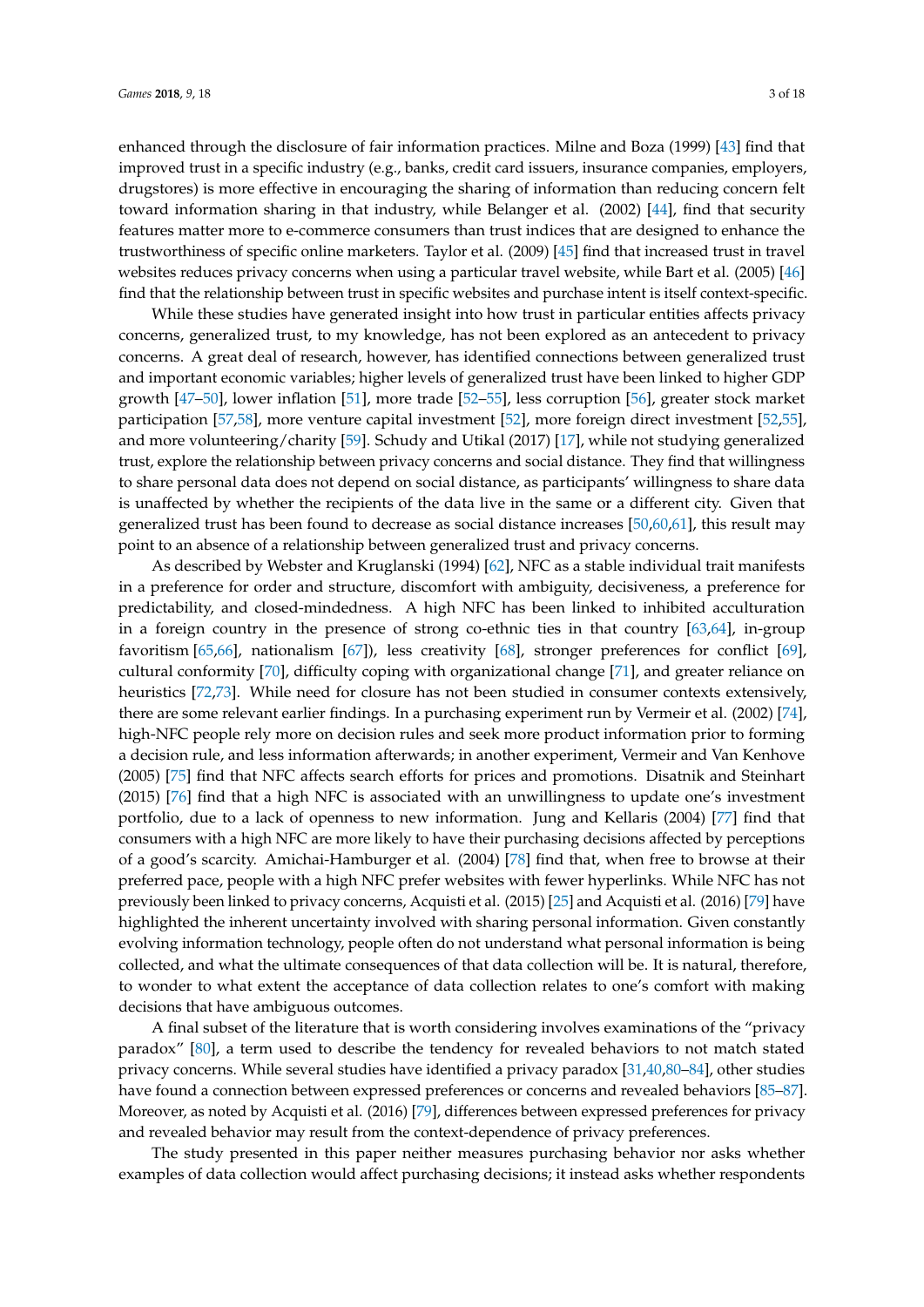find particular practices, which are common in commerce and symptomatic of the types of approaches that businesses use, to be acceptable. It seems reasonable to assume that the perception that a particular company is behaving unacceptably would increase the chances that a consumer purchases from a competitor. Moreover, given the likelihood that practices that are considered to be unacceptable will be publicized and have an adverse effect on a company's public relations, how observers feel about the practice, above and beyond whether specific individuals are likely to act out their stated concerns through their purchasing behavior, provides valuable information.

#### **3. Methods and Design**

Only people living in the United States were eligible to participate in the study. Participants were recruited and paid through Amazon Mechanical Turk (MTurk), an online platform for connecting suppliers and demanders of simple labor tasks. After agreeing to participate on the MTurk website, respondents were directed to a Qualtrics survey that implemented the study. After completing the study, participants received a completion code that had to be entered into the MTurk website to allow payment. MTurk workers have been found to be more representative than typical convenience samples that tend to be used in academic research [\[88](#page-16-16)[–90\]](#page-16-17). MTurk samples have also consistently replicated established findings from the psychology literature [\[88,](#page-16-16)[91](#page-16-18)[,92\]](#page-17-0).

The study includes four scenarios (social media, car insurance, pharmacy, and electronic payment) whose word-for-word descriptions are provided in Table [1.](#page-4-0) At the start of the study, after providing informed consent and indicating how many Mechanical Turk assignments they complete in a typical week<sup>1</sup>, respondents are assigned to either the generic or brand condition, which determines whether the data-collection scenarios describe generic companies or specific, known brands. The second and third columns of Table [1](#page-4-0) distinguish, in bold font, the differences across the generic and brand conditions. For the social media/Facebook scenario, the site is collecting users' browsing activity, using it to customize advertisements, and hiding notification of the practice in a long statement of terms and conditions that users seldom read. The car insurance/Geico scenario, which is a modified version of a vignette used in a Pew survey [\[93\]](#page-17-1), describes a company offering a discount to drivers who voluntarily place a device on their car that monitors driving speed and location; further discounts may be given depending on the data that are collected. In the pharmacy/CVS scenario, the store is offering a free loyalty card that saves customers money, but also keeps track of shopping habits and sells the data to third parties. Finally, in the electronic payment/Venmo scenario, the service allows users to transfer money electronically with a default setting that makes purchases public and accessible to other users; users can change their settings, but the process is time-consuming and complicated.

Each scenario was presented as part of a block of stimuli, with the block including the scenario and three follow-up questions. The order that the blocks were presented was randomly determined, but the same sequence of stimuli, shown in Table [2,](#page-4-1) was presented for each block. First, respondents read the scenario and rated how acceptable they found the method of data collection to be. Second, they responded to a comprehension check that simply asked them to indicate, with a multiple-choice question, the type of company that was described in the vignette. It was determined, a priori, that all responses from anyone who answered one of these questions incorrectly would be omitted from the data analysis. Third, respondents indicated how frequently, using a five-point scale that ranged from "never" to "very frequently," they have used or interacted with the company (if presented with a brand) or the type of company (if presented with a generic company). Finally, respondents rated the quality of their experience with the company or type of company on a 0–100 scale that allowed a "not applicable" option if they had no experience. These tests for frequency of use and experience

Responses to this question were collected in order to determine whether participants with more experience were more or less likely to possess certain attitudes toward the collection of personal data. Results uniformly show no relationship between MTurk experience and attitudes toward data collection.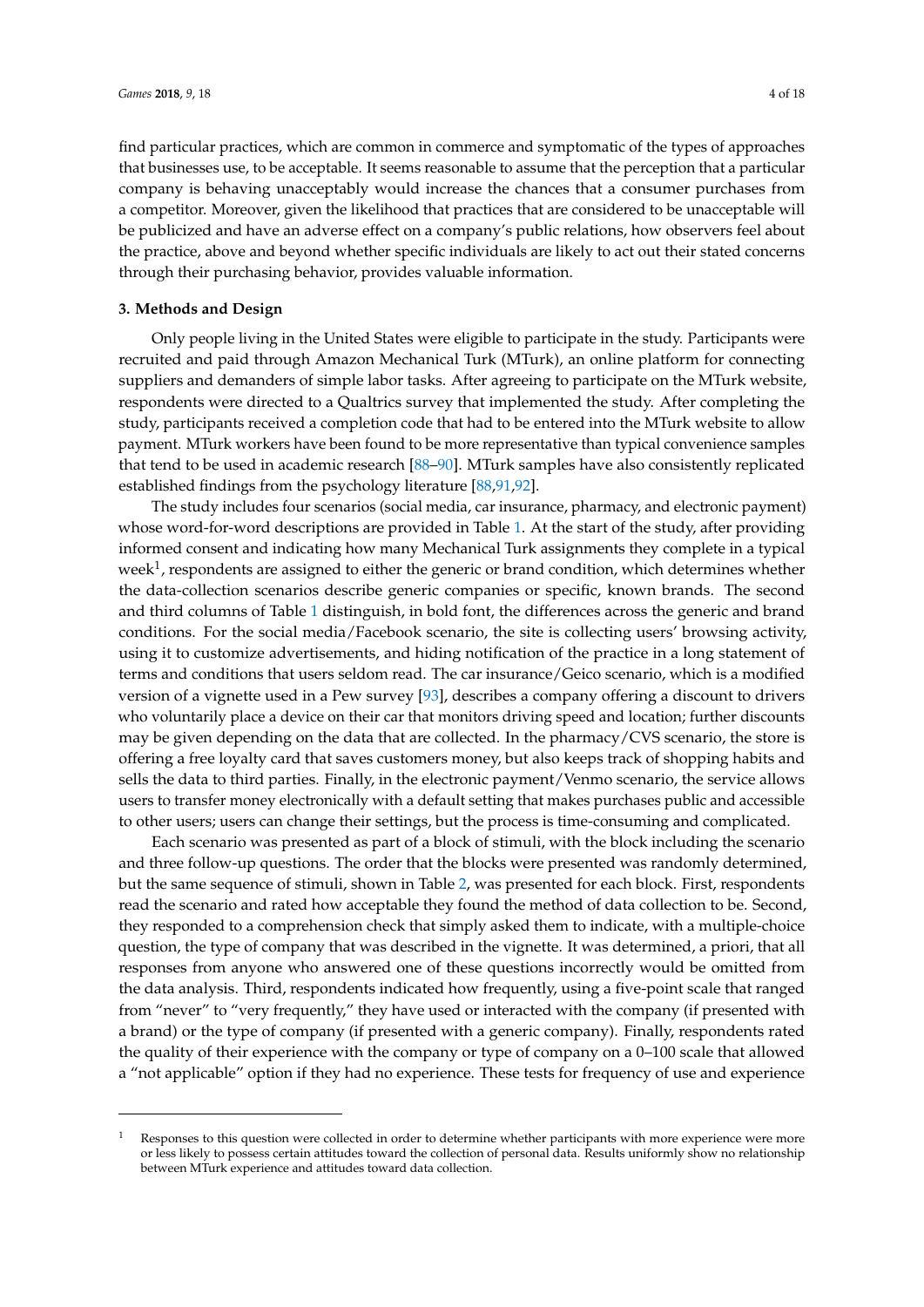<span id="page-4-0"></span>rating allow an examination of how personal history with a company or type of company affects the perceived acceptability of data collection.

| Scenario              | <b>Generic Condition</b>                                                                                                                                                                                                           | <b>Modification with Branding</b>                                         |
|-----------------------|------------------------------------------------------------------------------------------------------------------------------------------------------------------------------------------------------------------------------------|---------------------------------------------------------------------------|
| Social media          | Suppose that a <b>social media site</b> earns income by selling<br>information about users' browsing activity to advertisers.<br>Advertisers then use this information to deliver ads that they<br>think will appeal to each user. | Facebook                                                                  |
|                       | When signing up, users agree to this condition as part of a<br>long statement of the site's terms and conditions, which very<br>few users take the time to carefully read.                                                         | Facebook users                                                            |
| Car insurance         | Suppose that <b>a car insurance company</b> is offering a discount<br>to drivers who agree to place a device on their car that allows<br>monitoring of their driving speed and location.                                           | Geico, the insurance company                                              |
|                       | After the company collects data about customers' driving<br>habits, it may offer them further discounts to reward them for<br>safe driving.                                                                                        | Geico                                                                     |
| Pharmacy              | Suppose that a pharmacy chain store is offering customers a<br>free loyalty card that will save them money on their purchases.                                                                                                     | CVS, the pharmacy chain store                                             |
|                       | In exchange, the pharmacy will keep track of customers'<br>shopping habits and sell the data to third parties.                                                                                                                     | <b>CVS</b>                                                                |
| Electronic<br>payment | Suppose that a service that allows users to transfer money<br>electronically has a default setting that causes users'<br>purchases to be made public and accessible to other users of<br>the service.                              | Venmo, a service that allows<br>users to transfer money<br>electronically |
|                       | Users can change their privacy settings, but the process is<br>time-consuming and complicated.                                                                                                                                     |                                                                           |

**Table 2.** Scenarios and follow-up questions (repeated for each scenario).

<span id="page-4-1"></span>

| Order                    | 1.                                                                                                                       | 2.                                       | 3.                                                                                                                    | 4.                                                                                                                                                                                                                                            |
|--------------------------|--------------------------------------------------------------------------------------------------------------------------|------------------------------------------|-----------------------------------------------------------------------------------------------------------------------|-----------------------------------------------------------------------------------------------------------------------------------------------------------------------------------------------------------------------------------------------|
| Information<br>presented | Scenario                                                                                                                 | Comprehension check                      | Measure of frequency<br>of use                                                                                        | Measure of negative or<br>positive experience                                                                                                                                                                                                 |
| Wording                  | Descriptions from Table 1                                                                                                | "Who was collecting<br>data from users?" | "On the scale below,<br>indicate how frequently<br>you use  "                                                         | "Using a scale that ranges<br>from 0 to 100, with 0 being<br>extremely negative and<br>100 being extremely<br>positive, indicate how you<br>would rate your<br>experience with If you<br>do not have experience,<br>select 'Not Applicable.'" |
| Type of<br>response      | Select "completely<br>unacceptable,"<br>"somewhat unacceptable,"<br>"somewhat acceptable" or<br>"completely acceptable." | Multiple-choice question                 | Select "never,"<br>"very infrequently,"<br>"somewhat infrequently,"<br>"somewhat frequently" or<br>"very frequently." | Sliding scale between<br>$0-100$ , or select<br>"not applicable."                                                                                                                                                                             |

Following the presentation of the four blocks of scenarios and questions, respondents saw a series of questions, whose answers were used to generate trust and NFC scores. All trust questions were presented as one block, while all NFC questions were presented as a second block; the order that respondents saw these two blocks, as well as the sequence of questions within each block, was randomly determined. A six-question generalized trust scale, created by Yamagishi and Yamagishi (1994) [\[94\]](#page-17-2), was used to generate trust scores. Each question, listed in Table [3,](#page-5-0) required a response on a five-point Likert scale that ranged from "strongly disagree" to "strongly agree", with agreement indicating a tendency to trust. Numbering these choices from 1–5, respondents' trust scores were simply the sum total of their responses to these six questions. An abridged 15-question NFC scale, developed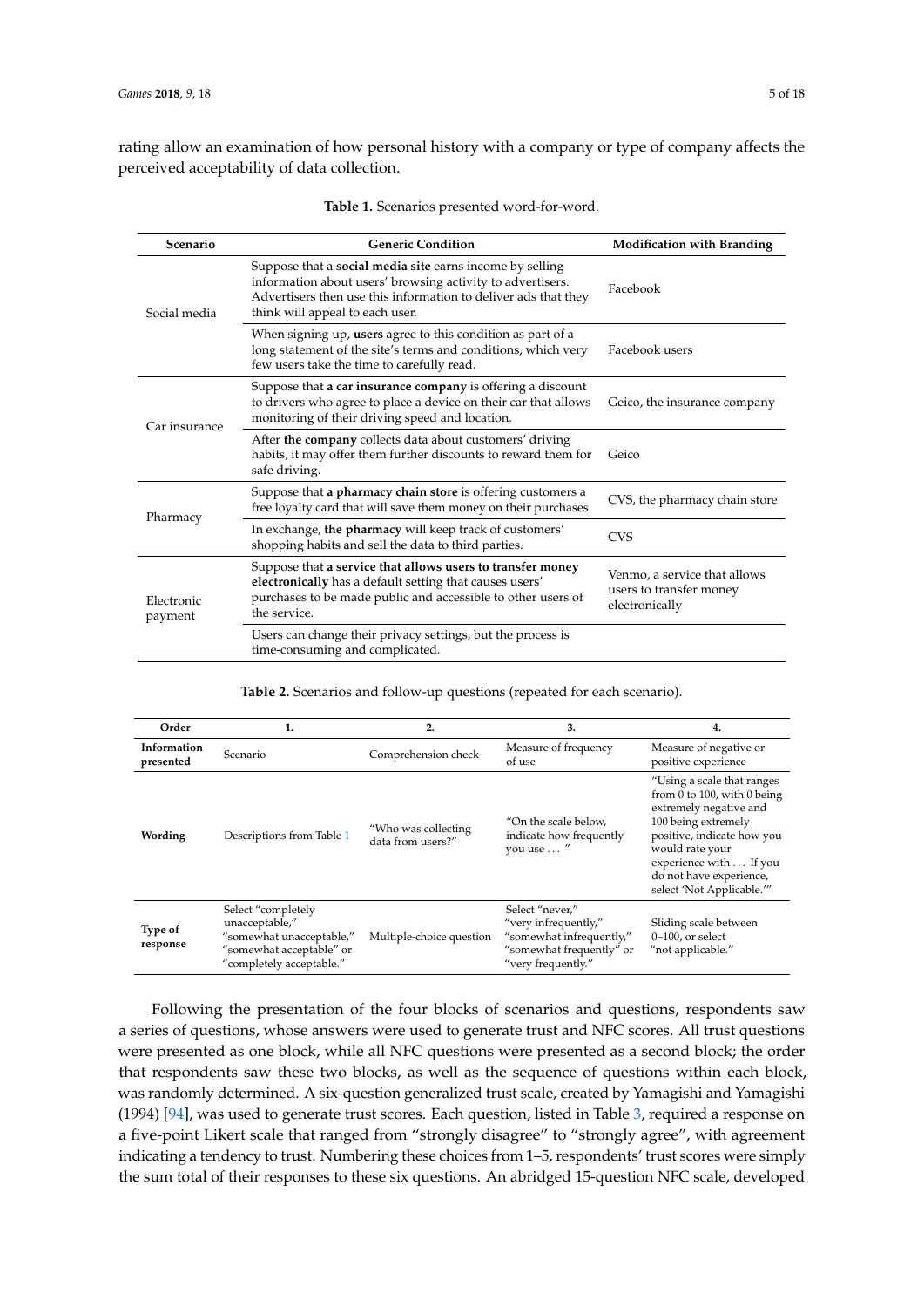and tested by Roets and Van Hiel (2010) [\[95\]](#page-17-3), was used to generate NFC scores.<sup>2</sup> These questions, also listed in Table [3,](#page-5-0) required responses on a six-point Likert scale that ranged from "completely disagree" to "completely agree", with agreement indicating a high NFC. Numbering these choices from 1–6, respondents' NFC scores were simply the sum total of their responses to these 16 questions.

|  |  | <b>Table 3.</b> Trust and need-for-closure questions. |  |  |
|--|--|-------------------------------------------------------|--|--|
|--|--|-------------------------------------------------------|--|--|

<span id="page-5-0"></span>

| <b>Trust Questions</b>                                                                                                                                                                                                                                                                                                                                                                                                                                                                                                                                                                                                                                                                                                                                                                                                                                                                                                                                                                                                                                                                                                                                                                                                       | Response                                                                                                               |
|------------------------------------------------------------------------------------------------------------------------------------------------------------------------------------------------------------------------------------------------------------------------------------------------------------------------------------------------------------------------------------------------------------------------------------------------------------------------------------------------------------------------------------------------------------------------------------------------------------------------------------------------------------------------------------------------------------------------------------------------------------------------------------------------------------------------------------------------------------------------------------------------------------------------------------------------------------------------------------------------------------------------------------------------------------------------------------------------------------------------------------------------------------------------------------------------------------------------------|------------------------------------------------------------------------------------------------------------------------|
| Most people are basically honest.<br>Most people are trustworthy.<br>Most people are basically good and kind.<br>3.<br>Most people are trustful of others.<br>I am trustful.<br>5.<br>Most people will respond in kind when they are trusted by others.<br>6.                                                                                                                                                                                                                                                                                                                                                                                                                                                                                                                                                                                                                                                                                                                                                                                                                                                                                                                                                                | Select "strongly disagree,"<br>"disagree," "neutral," "agree"<br>or "strongly agree."                                  |
| Need-for-closure questions                                                                                                                                                                                                                                                                                                                                                                                                                                                                                                                                                                                                                                                                                                                                                                                                                                                                                                                                                                                                                                                                                                                                                                                                   |                                                                                                                        |
| I don't like situations that are uncertain.<br>I dislike questions which could be answered in many different ways.<br>I find that a well ordered life with regular hours suits my temperament.<br>3.<br>I feel uncomfortable when I don't understand the reason why an event occurred in my life.<br>4.<br>I feel irritated when one person disagrees with what everyone else in a group believes.<br>5.<br>I don't like to go into a situation without knowing what I can expect from it.<br>6.<br>When I have made a decision, I feel relieved.<br>7.<br>When I am confronted with a problem, I'm dying to reach a solution very quickly.<br>8.<br>I would quickly become impatient and irritated if I would not find a solution to a problem immediately.<br>9.<br>I don't like to be with people who are capable of unexpected actions.<br>10.<br>I dislike it when a person's statement could mean many different things.<br>11.<br>I find that establishing a consistent routine enables me to enjoy life more.<br>12.<br>I enjoy having a clear and structured mode of life.<br>13.<br>I do not usually consult many different opinions before forming my own view.<br>14.<br>15. I dislike unpredictable situations. | Select "completely disagree,"<br>"disagree," "somewhat<br>disagree," "somewhat agree,"<br>"agree" or "strongly agree." |

The last set of questions gathered demographic information that included age, gender, income, education, and political orientation. The age of respondents ranged from 18 to 84, with the average age being 34.7. Of the 1214 respondents used in the analysis, 684 identified as male (56.3 percent), 523 identified as female (43.1 percent), and 7 (0.58%) identified as other. With respect to income, 15.4 percent of respondents reported earning an annual income above \$66,000, while 66.8% earned an annual income below \$48,000 and 42.9% earned an annual income below \$30,000. With respect to education, 77.8 percent of respondents had some college experience, while 43.1 percent were college graduates. For political preferences, 57.2 percent of subjects identified as liberal (extremely liberal, liberal, or slightly liberal), 21.6 percent identified as conservative (extremely conservative, conservative, or slightly conservative), 18.6 percent identified as middle of the road, and 2.6 percent specified that their views cannot be categorized along the liberal–conservative spectrum.

Finally, at the conclusion of the study, respondents were provided with debriefing information, which summarized the goal of the study, and were given a confirmation code to ensure payment. They were paid \$0.50 for completing the study, which took an average of 6 min and 59 s. No other measures, aside from those described above, were elicited from participants. As a result, the analysis below includes all elicited measures rather than a selective sample.

#### **4. Results**

A total of 1314 respondents completed the study, and 100 observations were omitted from the analysis, due to there being at least one error on the comprehension checks.<sup>3</sup> The generic version included a total of 601 responses, while the brand version included 613. Means and standard deviations of acceptability ratings for each scenario, as well as overall across all of the scenarios, are presented in Table [4.](#page-6-0) Statistics are presented separately for the generic and brand versions of the vignettes. Within

<sup>2</sup> Roets and Van Hiel (2010) [\[95\]](#page-17-3) revised the 42-question scale derived by Webster and Kruglanski (1994) [\[62\]](#page-15-17).

Results do not substantively change when these 100 observations are also included in the analysis.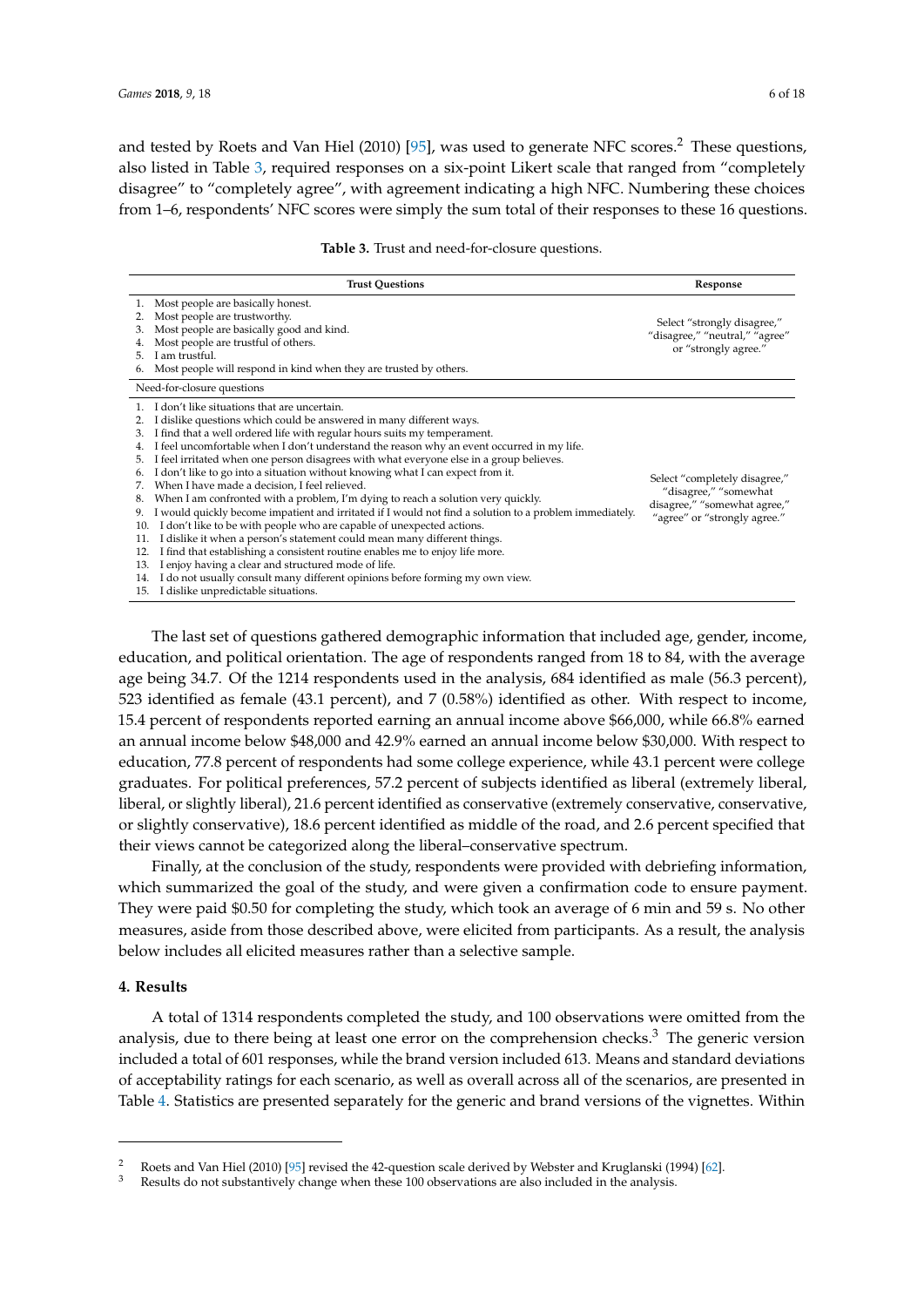each scenario, the perceived acceptability of data collection is greater when companies are identified with brands, but *t*-statistics that compare brand and generic mean ratings in the table's rightmost column show that differences between generic and brand responses—both overall and for each specific scenario—are not statistically significant. The results show that respondents, on average, found the electronic payment's default condition of sharing information to be the most problematic example (mean ratings of 1.31 and 1.35 for generic and brand versions, respectively), while the car insurance company's offer to let them track driving habits was found to be the least problematic (mean ratings of 3.02 and 3.03 for generic and brand versions, respectively).

| <b>Scenario</b>    | Company Type *   | Mean Rating <sup>#</sup> | <b>Standard Deviation</b> | Two-Tailed t-Test |
|--------------------|------------------|--------------------------|---------------------------|-------------------|
| All Combined       | Generic<br>Brand | 2.19<br>2.23             | 0.56                      | $t = 1.11$        |
|                    |                  |                          | 0.57                      | $p = 0.27$        |
| Social media       | Generic          | 2.17                     | 0.89                      | $t = 0.35$        |
|                    | Brand            | 2.19                     | 0.88                      | $p = 0.73$        |
|                    | Generic          | 3.02                     | 0.97                      | $t = 0.20$        |
| Car insurance      | Brand            | 3.03                     | 0.98                      | $p = 0.84$        |
| Pharmacy           | Generic          | 2.27                     | 0.92                      | $t = 1.38$        |
|                    | Brand            | 2.34                     | 0.92                      | $p = 0.17$        |
| Electronic payment | Generic          | 1.31                     | 0.60                      | $t = 1.10$        |
|                    | Brand            | 1.35                     | 0.70                      | $p = 0.27$        |

<span id="page-6-0"></span>**Table 4.** Descriptive statistics (two-tailed *t*-tests comparing responses across generic and brand conditions).

\* All scenarios in the generic (brand) version included 601 (613) respondents; # Acceptability ratings range from 1 (completely unacceptable) to 4 (completely acceptable).

Table [5](#page-7-0) presents results from ordinary least squares (OLS) regressions that use the average acceptability rating across the four scenarios as the dependent variable. Each individual participant is treated as one observation, with their average acceptability score across the four scenarios being regressed on subsets of person-specific measures that vary across the different specifications. OLS regression is used because the average acceptability score is treated as a continuous variable. The first specification regresses each respondent's average acceptability rating on a binary independent variable that is set equal to 1 for responses to the brand version, a trust score that totals the responses to the six trust questions, and an NFC score that totals the responses to the 15 NFC questions. A second specification adds demographic information and the number of Mechanical Turk tasks completed in a typical week. The third specification adds variables for positive experience count (the number of scenarios with which a respondent reports having a positive experience<sup>4</sup>) and frequent use score (the sum total of Likert responses on the 1–5 scale across the four measures of frequency of use). These variables are included, in order to see how they affect the perceived acceptability of data collection, as well as to examine whether any identified effects remain when these variables relating to personal histories are controlled for. A fourth specification adds interactions between (1) the brand binary variable and the individual's trust score, and (2) the brand binary variable and the individual's need-for-closure score.

<sup>4</sup> A positive experience was set equal to 1 if the response to the measure of negative or positive experience was greater than 50, and the "positive experience count" variable totaled the number of positive experiences that each respondent reported. Due to the possibility that respondents might have no experience with a particular company (or type of company), it was not possible to derive a continuous score for positive or negative experiences. All reported results are robust to alternative thresholds for defining positive experiences of 60 and 75.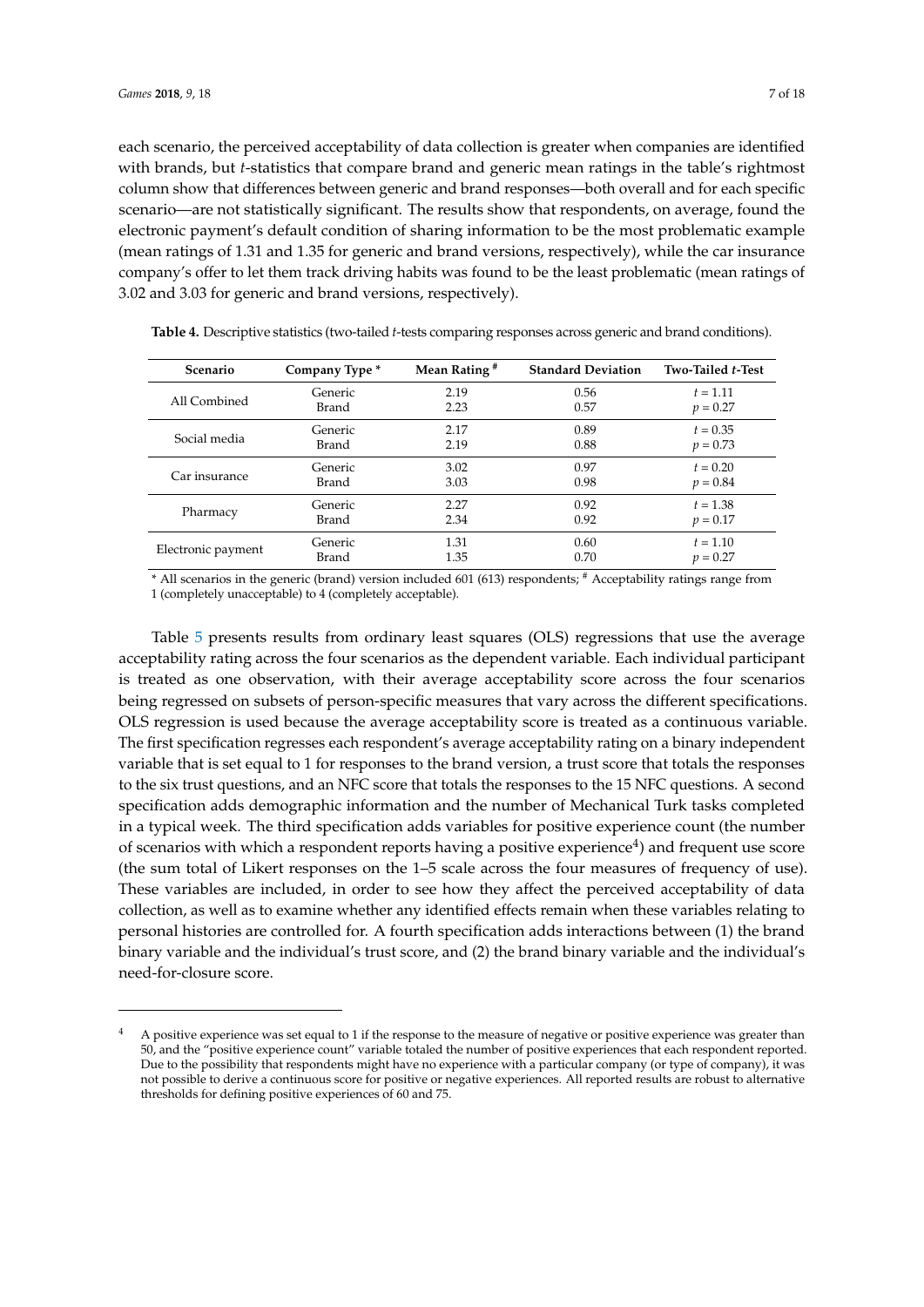|                              | (1)                           | (2)                                               | (3)                                             | (4)                                              |
|------------------------------|-------------------------------|---------------------------------------------------|-------------------------------------------------|--------------------------------------------------|
| <b>VARIABLES</b>             | Acceptability<br><b>Score</b> | Acceptability<br>Score                            | Acceptability<br>Score                          | Acceptability<br>Score                           |
| <b>Brand Version</b>         | 0.0360<br>(0.0322)            | 0.0393<br>(0.0314)                                | $0.177***$<br>(0.0379)                          | 0.0806<br>(0.262)                                |
| <b>Trust Score</b>           | $0.0145$ ***<br>(0.00425)     | $0.0169$ ***<br>(0.00428)                         | $0.0120$ ***<br>(0.00427)                       | 0.00825<br>(0.00548)                             |
| <b>NFC</b> Score             | 0.000122<br>(0.00160)         | 0.000164<br>(0.00156)                             | $7.68 \times 10^{-5}$<br>(0.00150)              | 0.000595<br>(0.00216)                            |
| Trust X Brand                |                               |                                                   |                                                 | 0.00763<br>(0.00825)                             |
| NFC X Brand                  |                               |                                                   |                                                 | $-0.00108$<br>(0.00302)                          |
| Positive Experience<br>Count |                               |                                                   | $0.0926$ ***<br>(0.0179)                        | $0.0936$ ***<br>(0.0179)                         |
| Frequent Use Score           |                               |                                                   | 0.0118<br>(0.00772)                             | 0.0112<br>(0.00771)                              |
| Male                         |                               | $0.0864$ ***<br>(0.0320)                          | $0.0992$ ***<br>(0.0314)                        | $0.0978$ ***<br>(0.0315)                         |
| Age                          |                               | $-0.00950$ ***<br>(0.00135)                       | $-0.00919$ ***<br>(0.00131)                     | $-0.00922$ ***<br>(0.00132)                      |
| College Grad                 |                               | $-0.0133$<br>(0.0333)                             | $-0.0184$<br>(0.0329)                           | $-0.0205$<br>(0.0331)                            |
| Income $<$ \$30,000          |                               | $-0.0499$<br>(0.0337)                             | $-0.0102$<br>(0.0336)                           | $-0.00980$<br>(0.0337)                           |
| Liberal                      |                               | $-0.0453$<br>(0.0327)                             | $-0.0455$<br>(0.0321)                           | $-0.0466$<br>(0.0325)                            |
| MTurk Experience             |                               | $-2.79 \times 10^{-7}$<br>$(3.24 \times 10^{-5})$ | $-4.67\times10^{-7}$<br>$(3.05 \times 10^{-5})$ | $3.58 \times 10^{-7}$<br>$(3.06 \times 10^{-5})$ |
| Constant                     | $1.884$ ***<br>(0.139)        | $2.164$ ***<br>(0.146)                            | $1.818***$<br>(0.166)                           | $1.875***$<br>(0.215)                            |
| Observations                 | 1214                          | 1214                                              | 1214                                            | 1214                                             |
| R-squared                    | 0.012                         | 0.060                                             | 0.102                                           | 0.103                                            |

<span id="page-7-0"></span>**Table 5.** Ordinary least squares regressions for all scenarios, with brand scenarios and generic scenarios merged.

Robust standard errors in parentheses; \*\*\*  $p < 0.01$ , \*\*  $p < 0.05$ , \*  $p < 0.1$ .

Table [6](#page-8-0) provides separate OLS regressions that test the second and third specifications from Table [5](#page-7-0) separately for generic (specifications one and two) and brand (specifications three and four) versions. Specifications one and three of Table [6](#page-8-0) (like specification two of Table [5\)](#page-7-0) omit positive experience count and frequent use score; specifications two and four of Table [6](#page-8-0) (like specification three of Table [5\)](#page-7-0) include them. This analysis is conducted in order to more fully explore how the existence of known brand names affects relationships between the perceived acceptability of data collection and the other variables.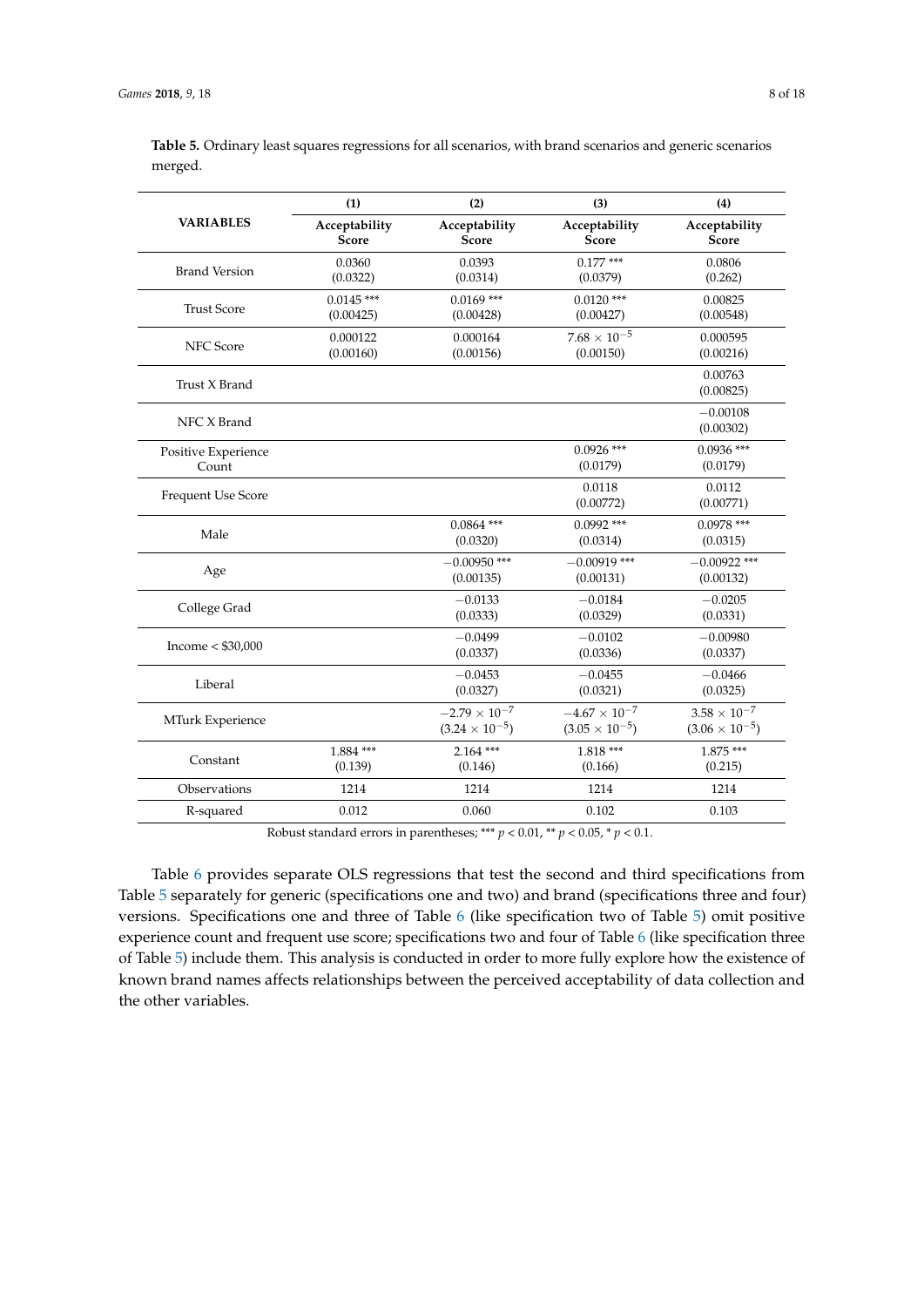<span id="page-8-0"></span>

|                              | (1)                     | (2)                     | (3)                     | (4)                      |
|------------------------------|-------------------------|-------------------------|-------------------------|--------------------------|
| <b>VARIABLES</b>             | Acceptability           | Acceptability           | Acceptability           | Acceptability            |
|                              | <b>Score: Generics</b>  | <b>Score: Generics</b>  | <b>Score: Brands</b>    | <b>Score: Brands</b>     |
| <b>Trust Score</b>           | $0.0129**$              | 0.00798                 | $0.0203$ ***            | $0.0159**$               |
|                              | (0.00576)               | (0.00559)               | (0.00650)               | (0.00657)                |
| <b>NFC</b> Score             | 0.000414                | 0.000527                | $7.52 \times 10^{-5}$   | $-0.000227$              |
|                              | (0.00230)               | (0.00216)               | (0.00215)               | (0.00212)                |
| Positive Experience<br>Count |                         | $0.103***$<br>(0.0226)  |                         | $0.0847$ ***<br>(0.0301) |
| <b>Frequent Use Score</b>    |                         | 0.0165<br>(0.0104)      |                         | 0.00741<br>(0.0120)      |
| Male                         | $0.0827*$               | $0.110**$               | $0.0844*$               | $0.0870*$                |
|                              | (0.0453)                | (0.0446)                | (0.0455)                | (0.0449)                 |
| Age                          | $-0.00935$ ***          | $-0.00996$ ***          | $-0.00976$ ***          | $-0.00874$ ***           |
|                              | (0.00187)               | (0.00178)               | (0.00195)               | (0.00192)                |
| College Grad                 | $-0.0628$               | $-0.0663$               | 0.0318                  | 0.0275                   |
|                              | (0.0456)                | (0.0450)                | (0.0496)                | (0.0492)                 |
| Income $<$ \$30,000          | $-0.0472$               | $-0.0161$               | $-0.0528$               | $-0.00739$               |
|                              | (0.0469)                | (0.0466)                | (0.0486)                | (0.0488)                 |
| Liberal                      | $-0.0657$               | $-0.0625$               | $-0.0267$               | $-0.0319$                |
|                              | (0.0466)                | (0.0453)                | (0.0472)                | (0.0466)                 |
| MTurk Experience             | $-9.07 \times 10^{-7}$  | $-1.44 \times 10^{-5}$  | $5.00\times10^{-7}$     | $1.47\times10^{-5}$      |
|                              | $(4.70 \times 10^{-5})$ | $(4.58 \times 10^{-5})$ | $(4.62 \times 10^{-5})$ | $(4.24 \times 10^{-5})$  |
| Constant                     | $2.266$ ***             | $1.847***$              | $2.111***$              | $1.943***$               |
|                              | (0.213)                 | (0.241)                 | (0.199)                 | (0.218)                  |
| Observations                 | 601                     | 601                     | 613                     | 613                      |
| R-squared                    | 0.059                   | 0.117                   | 0.066                   | 0.094                    |

**Table 6.** Separate regressions for generic and brand scenarios.

Robust standard errors in parentheses; \*\*\*  $p < 0.01$ , \*\*  $p < 0.05$ , \*  $p < 0.1$ .

Five results are organized and described below.

Result 1: Analyzing the portfolio of scenarios, generalized trust is associated with a greater perceived acceptability of personal data collection, while the need for closure shows no connection to perceived acceptability.

Specifications one through three of Table [5](#page-7-0) show that, when pooling the generic and brand versions and controlling for the existence of brands, the relationship between generalized trust and the perceived acceptability of data collection is positive and significant.<sup>5</sup> In specification three, which controls for positive experiences and frequency of use, a one-unit increase in a respondent's trust score is associated with an increase of 0.012 in average acceptability rating ( $p = 0.005$ ). To quantify the magnitude of this effect, a 1-standard-deviation increase in trust score is associated with an increase in average acceptability score of 0.088 standard deviations. In contrast, however, there is no relationship between a respondent's NFC and average acceptability rating ( $p = 0.96$  in specification three of Table [5\)](#page-7-0).<sup>6</sup>

<sup>5</sup> Variance inflation factors across all specifications are insignificant for all variables, except for interactions, indicating that there are no issues with multicollinearity in the analysis.

Additional regressions, which are omitted for the sake of brevity, included specifications that added interactions between (1) NFC and frequency of use, and (2) NFC and the number of positive experiences. Given an earlier finding that NFC leads to more information seeking when initial confidence is low, but not when initial confidence is high [\[96\]](#page-17-4), these interactions were tested in order to determine if one's NFC had differential effects depending on whether respondents had frequent or positive experiences with the product/company. NFC was found to have no effect on perceived acceptability, regardless of respondents' frequency of use or quality of experiences.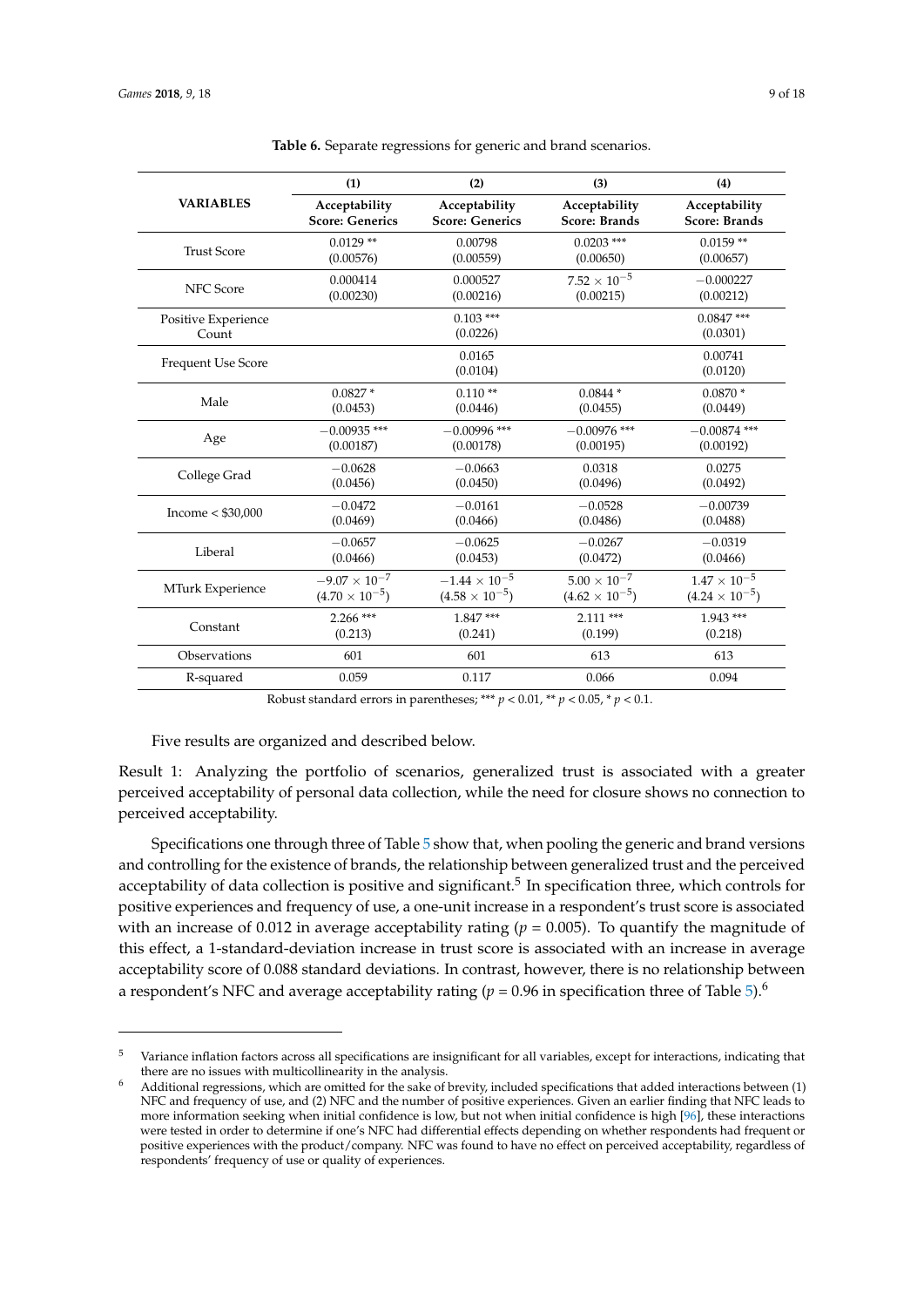Result 2: The relationship between trust and the perceived acceptability of personal data collection is stronger when the companies are known brands.

When adding an interaction between brands and trust score in specification four of Table [5,](#page-7-0) neither the coefficient on the trust score nor the coefficient on the interaction between brands and trust is significant ( $p = 0.133$  for trust score;  $p = 0.355$  for brand *X* trust score). The analysis that merges trust and generic conditions, however, masks relationships between generalized trust and branding that emerge when the brand and generic conditions are analyzed separately. Table [6,](#page-8-0) which provides separate regressions for the generic and brand versions, shows that the relationship between generalized trust and the perceived acceptability of generic companies' data collection is only significant when positive experience and frequency of use are not controlled for. In the specification for the generic version that controls for these personal history variables, a unit increase in a respondent's trust is associated with only a 0.008 increase in the average acceptability rating (*p* = 0.15). Quantifying the magnitude of this effect, when company descriptions are generic, a 1-standard-deviation increase in trust score is associated with an increase in average acceptability score of 0.059 standard deviations. Specifications three and four, however, show that the relationship between generalized trust and the perceived acceptability of brand-name companies' data collection is significant, regardless of whether the personal history variables are controlled for. When controlling for personal history variables in specification five, a unit increase in a respondent's trust score is associated with an increase of 0.016 in the average acceptability rating ( $p = 0.016$ ). Quantifying this effect, a 1-standard-deviation increase in trust score is associated with an increase in average acceptability score of 0.118 standard deviations. It can therefore be concluded that the relationship between generalized trust and the perceived acceptability of data collection is roughly twice as large when known brands are collecting data, compared to when nameless companies are doing it.

Result 3: Positive experiences show a stronger relationship with the perceived acceptability of data collection than frequency of use.

Across both the pooled regressions presented in Table [5](#page-7-0) and the separate regressions for generic and brand versions in Table [6,](#page-8-0) an additional positive experience with a company or type of company is associated with a significant increase in average acceptability rating  $(p < 0.01)$  across the four specifications that test the variable across Tables  $5$  and  $6$ ); an increase in the frequent use score shows no significant association ( $p > 0.11$  across the four regressions). To further quantify these effects, using the results from specification three in Table [5,](#page-7-0) a 1-standard-deviation increase in positive experience count (frequent use score) is associated with a 0.198 (0.064) standard deviation increase in the average acceptability rating.

Additional evidence of the greater importance of positive experiences compared to frequent use is provided across Tables [7](#page-10-0) and [8,](#page-11-0) which present results from eight logistic regressions—one for each scenario, both generic and brand versions. In these regressions, since each scenario is examined separately, the dependent variable is set equal to one if the respondent found the method of collecting data in the particular scenario to be completely acceptable or acceptable. Without having to pool variables across multiple responses, these regressions include a "frequent use" binary variable that is set equal to 1 if the respondent, for the particular scenario, reports using the product somewhat frequently or very frequently. A "positive experience" variable is set equal to 1 if the respondent rates the quality of experience with that particular company/type of company above 50 on the 1–100 scale<sup>7</sup>; a "no experience" variable is set equal to 1 if the respondent selects "not applicable" on the quality of experience scale. Table [7](#page-10-0) includes the two scenarios, with generic companies and brand names, that describe data collection by an entity whose business does not fundamentally involve the Internet (car insurance and pharmacies); Table [8](#page-11-0) includes the two scenarios that describe data collection that

<sup>7</sup> Results remain substantively unchanged when 60 or 75 are used as alternative thresholds for defining a positive experience.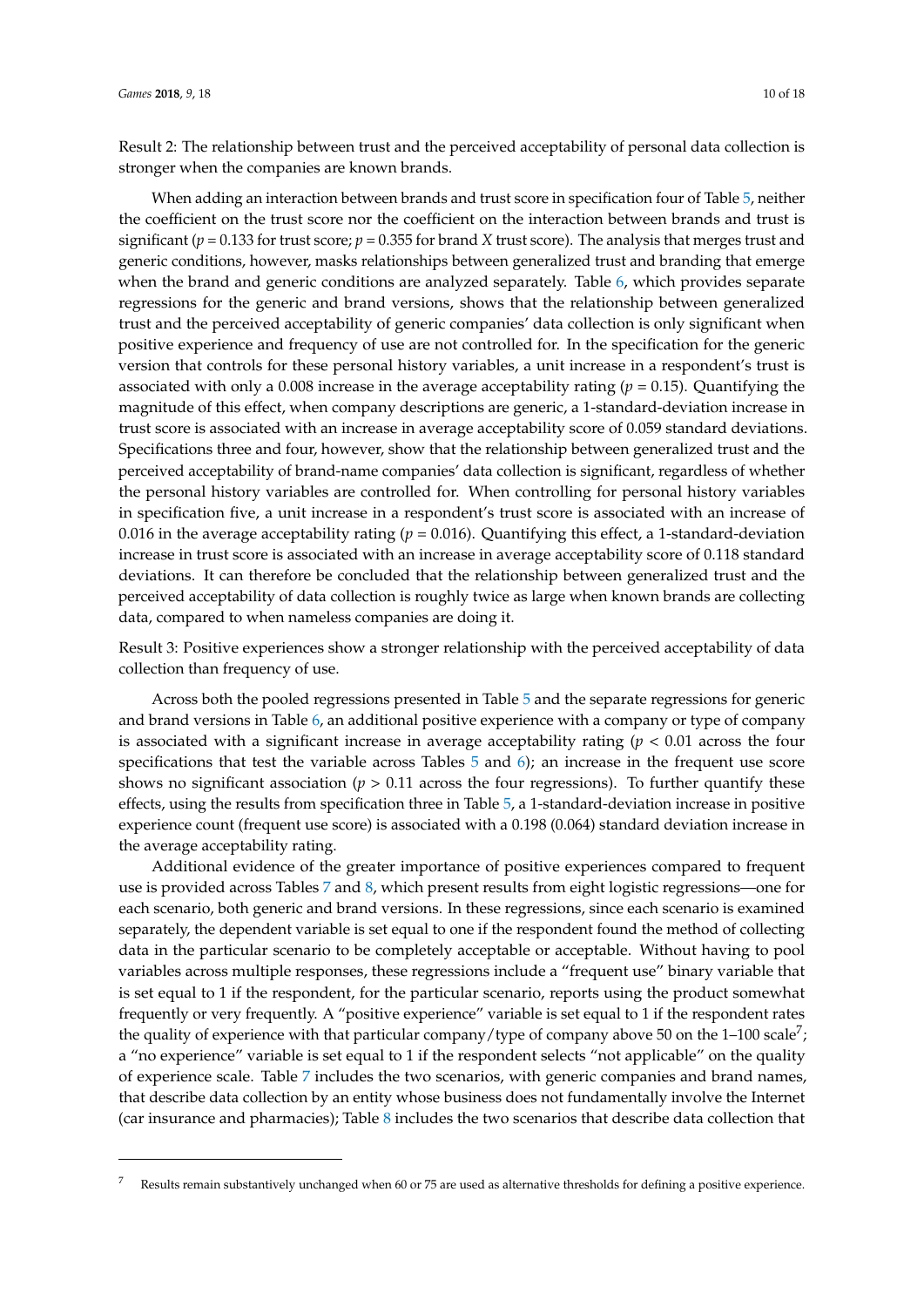takes place over the internet (social media and electronic payments). In these regressions, whose coefficients are presented in terms of odds ratios, the positive experience variable is associated with a significant ( $p < 0.05$ ) increase in the likelihood that a respondent finds data collection to be acceptable for all scenarios, except for the generic and brand versions of the e-pay/Venmo scenario. In contrast, the odds ratio attached to the frequent use variable, while greater than 1 across all eight regressions, meets the same threshold for statistical significance only for the scenarios that describe data collection done by CVS or a nameless social media company.

Result 4: Out of the demographic variables, only age and gender affect the perceived acceptability of data collection.

Across Tables [5](#page-7-0) and [6,](#page-8-0) consistent with Hoofnagle et al. (2010) [\[35\]](#page-14-11), the coefficient on age is consistently negative (*p* < 0.01), indicating that older individuals are less likely to find examples of data collection to be acceptable. To quantify the magnitude of this effect, a 1-standard-deviation increase in age (which corresponds to 11.54 additional years of age), is associated with a 0.184 standard deviation increase in the average acceptability rating, an effect that is slightly more than twice as large as the effect of a 1-standard-deviation change in generalized trust addressed in Result 1 (0.088). Regarding gender, while significance levels vary across specifications, males consistently show an increased likelihood of finding data collection to be acceptable. Using the coefficient from specification three in Table [5,](#page-7-0) identifying as male is associated with a 0.176 standard deviation increase in the average acceptability rating.

|                     | (1)           | (2)         | (3)         | (4)         |
|---------------------|---------------|-------------|-------------|-------------|
| <b>VARIABLES</b>    | Car Insurance | Geico       | Pharmacy    | <b>CVS</b>  |
|                     | Acceptable?   | Acceptable? | Acceptable? | Acceptable? |
| <b>Trust Score</b>  | 0.983         | 1.016       | 1.015       | 1.024       |
|                     | (0.0251)      | (0.0234)    | (0.0208)    | (0.0220)    |
| <b>NFC</b> Score    | 1.001         | 0.996       | 0.995       | 1.007       |
|                     | (0.00908)     | (0.00918)   | (0.00769)   | (0.00802)   |
| Frequent Use        | $1.515*$      | $0.585*$    | 1.101       | $1.533**$   |
|                     | (0.358)       | (0.177)     | (0.195)     | (0.296)     |
| Positive Experience | $3.042$ ***   | $2.469$ *** | $1.856***$  | $1.630**$   |
|                     | (0.675)       | (0.766)     | (0.438)     | (0.358)     |
| No Experience       | 1.105         | 1.212       | 0.246       | 1.737       |
|                     | (0.383)       | (0.331)     | (0.256)     | (0.675)     |
| Male                | 0.818         | 1.008       | 1.304       | $1.559**$   |
|                     | (0.168)       | (0.195)     | (0.231)     | (0.271)     |
| Age                 | $0.974$ ***   | $0.981**$   | $0.970$ *** | $0.974$ *** |
|                     | (0.00863)     | (0.00780)   | (0.00767)   | (0.00767)   |
| College Grad        | 0.903         | 1.097       | 0.947       | 0.993       |
|                     | (0.188)       | (0.217)     | (0.170)     | (0.178)     |
| Income $<$ \$30,000 | 1.177         | 0.936       | 0.935       | 1.247       |
|                     | (0.259)       | (0.190)     | (0.173)     | (0.230)     |
| Liberal             | 0.953         | 0.955       | 1.053       | 0.987       |
|                     | (0.197)       | (0.187)     | (0.184)     | (0.171)     |
| MTurk Experience    | 1.000         | 1.000       | $1.000*$    | 1.000       |
|                     | (0.000233)    | (0.000209)  | (0.000142)  | (0.000138)  |
| Constant            | 5.758 *       | 3.890       | 1.202       | 0.333       |
|                     | (5.633)       | (3.308)     | (0.931)     | (0.256)     |
| Observations        | 601           | 613         | 601         | 613         |
| Pseudo R-squared    | 0.061         | 0.027       | 0.043       | 0.042       |

<span id="page-10-0"></span>**Table 7.** Logistic regressions for scenarios involving non-online interactions (coefficients presented as odds ratios).

Robust standard errors in parentheses; \*\*\*  $p < 0.01$ , \*\*  $p < 0.05$ , \*  $p < 0.1$ .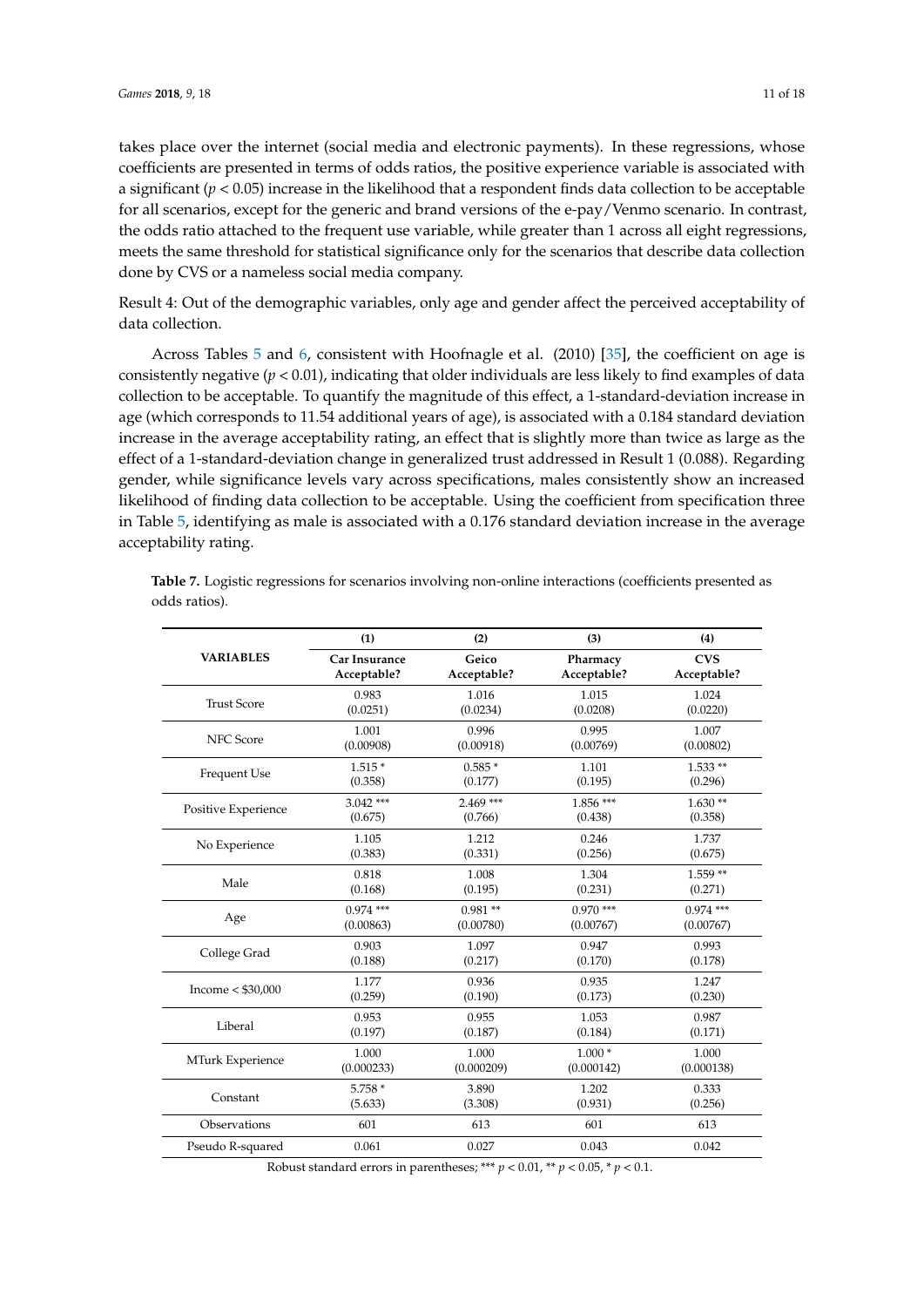|                     | (1)                 | (2)         | (3)         | (4)         |
|---------------------|---------------------|-------------|-------------|-------------|
| <b>VARIABLES</b>    | <b>Social Media</b> | Facebook    | E-Payment   | Venmo       |
|                     | Acceptable?         | Acceptable? | Acceptable? | Acceptable? |
| <b>Trust Score</b>  | $1.052**$           | 1.021       | 1.030       | $1.079**$   |
|                     | (0.0229)            | (0.0246)    | (0.0388)    | (0.0404)    |
| <b>NFC</b> Score    | 1.001               | 0.994       | 1.006       | 1.004       |
|                     | (0.00796)           | (0.00851)   | (0.0169)    | (0.0129)    |
| Frequent Use        | $2.001$ ***         | 1.040       | 1.706       | $3.169*$    |
|                     | (0.529)             | (0.249)     | (0.709)     | (2.106)     |
| Positive Experience | $1.884$ ***         | $3.057***$  | 1.458       | 1.050       |
|                     | (0.458)             | (0.720)     | (0.875)     | (0.649)     |
| No Experience       | 1.390               | 1.747       | 0.897       | $0.482*$    |
|                     | (1.277)             | (0.824)     | (0.807)     | (0.183)     |
| Male                | $1.679***$          | $1.508**$   | 0.841       | 0.729       |
|                     | (0.306)             | (0.288)     | (0.308)     | (0.232)     |
| Age                 | 0.990               | 0.995       | $0.952$ *** | $0.948**$   |
|                     | (0.00762)           | (0.00808)   | (0.0157)    | (0.0201)    |
| College Grad        | 0.811               | 1.317       | 1.033       | 0.636       |
|                     | (0.151)             | (0.251)     | (0.391)     | (0.228)     |
| Income $<$ \$30,000 | 0.898               | 0.749       | 1.026       | $0.397**$   |
|                     | (0.171)             | (0.149)     | (0.376)     | (0.163)     |
| Liberal             | $0.711*$            | 0.917       | $0.475*$    | 0.710       |
|                     | (0.129)             | (0.169)     | (0.182)     | (0.227)     |
| MTurk Experience    | 1.000               | 1.000       | 0.999       | 1.000       |
|                     | (0.000158)          | (0.000138)  | (0.000611)  | (0.000291)  |
| Constant            | $0.0967$ ***        | $0.208*$    | 0.108       | 0.271       |
|                     | (0.0821)            | (0.173)     | (0.196)     | (0.371)     |
| Observations        | 601                 | 613         | 601         | 613         |
| Pseudo R-squared    | 0.058               | 0.065       | 0.057       | 0.115       |

<span id="page-11-0"></span>**Table 8.** Logistic regressions for scenarios involving online interactions (coefficients presented as odds ratios).

Robust standard errors in parentheses; \*\*\*  $p < 0.01$ , \*\*  $p < 0.05$ , \*  $p < 0.1$ 

Result 5: Systematic effects typically cannot be detected when looking at individual scenarios in isolation.

With the exception of positive experience with a company or type of company, the results from Tables [7](#page-10-0) and [8](#page-11-0) suggest that no other variable systematically predicts the likelihood that a respondent will find data collection fair across all of the scenarios. Looking at individual scenarios, the relationship between generalized trust and the likelihood that a respondent finds data collection to be acceptable is significant in only two of the eight instances. Males are significantly more likely to find data collection acceptable for the methods described in the CVS scenario and the social media/Facebook scenarios, but not in the e-payment/Venmo scenarios, the generic pharmacy scenario, or the car insurance/Geico example. Such results are consistent with earlier studies that found privacy preferences to be highly context-dependent [\[12](#page-13-8)[–20\]](#page-14-0).<sup>8</sup>

Similar to the robustness checks run under result 2, NFC was interacted with frequency of use and quality of experience for all of the separate regressions run across Tables [7](#page-10-0) and [8.](#page-11-0) Since none of the interactions approached significance, the results were omitted form the analysis for the sake of brevity.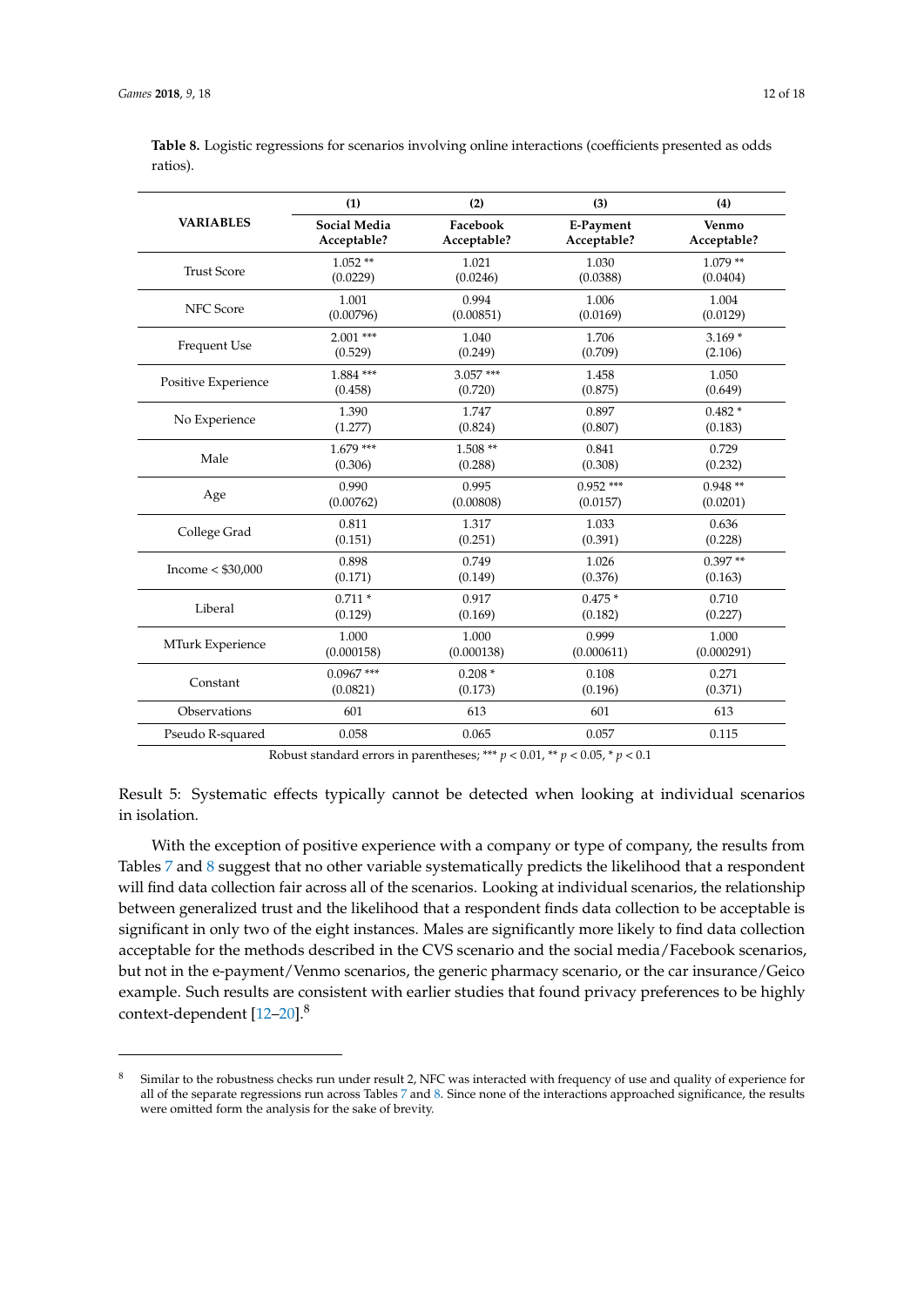#### **5. Discussion**

Motivated by companies' increased reliance on the collection of personal data, and by societal anxiety surrounding contemporary examples of personal data collection, this study examines, across a portfolio of assessments, whether the perceived acceptability of personal data collection is affected by an individual's generalized trust and need for closure. When averaging perceived acceptability across the four scenarios, the results point to a statistically significant relationship between perceived acceptability and generalized trust, but not between perceived acceptability and need for closure. Separate from previous studies that identified a connection between trust in a specific entity and a willingness to share data [\[41–](#page-15-0)[43](#page-15-2)[,45](#page-15-4)[,46\]](#page-15-5), this study identifies a link between generalized trust and acceptance of personal data collection, which suggests that societies that have greater levels of generalized trust may be expected to be more accepting of data collection.

The absence of a connection between NFC and the acceptability of personal data collection suggests that a general discomfort with unspecified or uncertain outcomes is not a strong determinant of discomfort when judging methods of personal data collection. Across each specification of both pooled regressions and individual-scenario regressions, a respondent's NFC score is never even a marginally significant predictor of perceived acceptability. The lack of an effect of NFC also extends to regressions (not included in the results) that include interactions between (1) NFC and use frequency, and (2) NFC and quality of experience.

When disaggregating the responses to the various scenarios, the results are consistent with earlier work that points to responses to the collection of personal data being context-specific. Looking at each scenario in isolation, there is no variable that is universally linked to the perceived acceptability of data collection, though age is negatively related to perceived acceptability, and having a positive experience with the company/product is positively related to perceived acceptability in six out of eight conditions spread across Tables [7](#page-10-0) and [8.](#page-11-0) When analyzing the aggregated and disaggregated results collectively, one can conclude that, while each case of data collection has unique properties that affect people in different ways, general trends can be identified when looking at the cases as a portfolio.

The finding that the connection between generalized trust and the perceived acceptability of data collection becomes stronger when companies are identified by brand names likely has business and marketing implications. It suggests that businesses that are known brand names, which seek to collect personal information from their customers, may be exposed to variations in societal levels of generalized trust. When relying on one's brand, higher generalized trust may increase acceptance of data collection, while lower trust may decrease acceptance. Extending this logic, companies that are less reliant on a known brand name would be less likely to benefit from increases, or suffer from decreases, in societal levels of trust. In addition, the results imply that, if a company detects conditions of higher generalized trust, investments in branding may lead to an increased ability to collect data without pushback. Conversely, when trust becomes lower, the payoff of brand investment in terms of the ability to collect personal data may decrease.

In addition to uncovering links between generalized trust and the perceived acceptability of data collection, the results also imply that a company seeking to make data collection more palatable is better served improving the quality of interactions with customers, rather than maximizing the frequency of interactions with customers. Companies and websites concerned with perceptions toward their data collection, who possibly face a tradeoff between maximizing the quality and quantity of customer or user interactions, may be better served focusing on the quality of their interactions with customers, rather than the quantity of interactions with them.

In closing, it is important to note that the results presented here can be expanded upon in several ways. First, additional studies can solicit responses from a sample acquired outside of MTurk; despite the finding that there is no relationship between the frequency of MTurk experience and the perceived acceptability of data collection, it is possible that the privacy preferences of MTurk workers differ from those of the general population. One might logically expect, however, that if generalized trust impacts the privacy preferences of a sample that is highly familiar with online interactions (like MTurk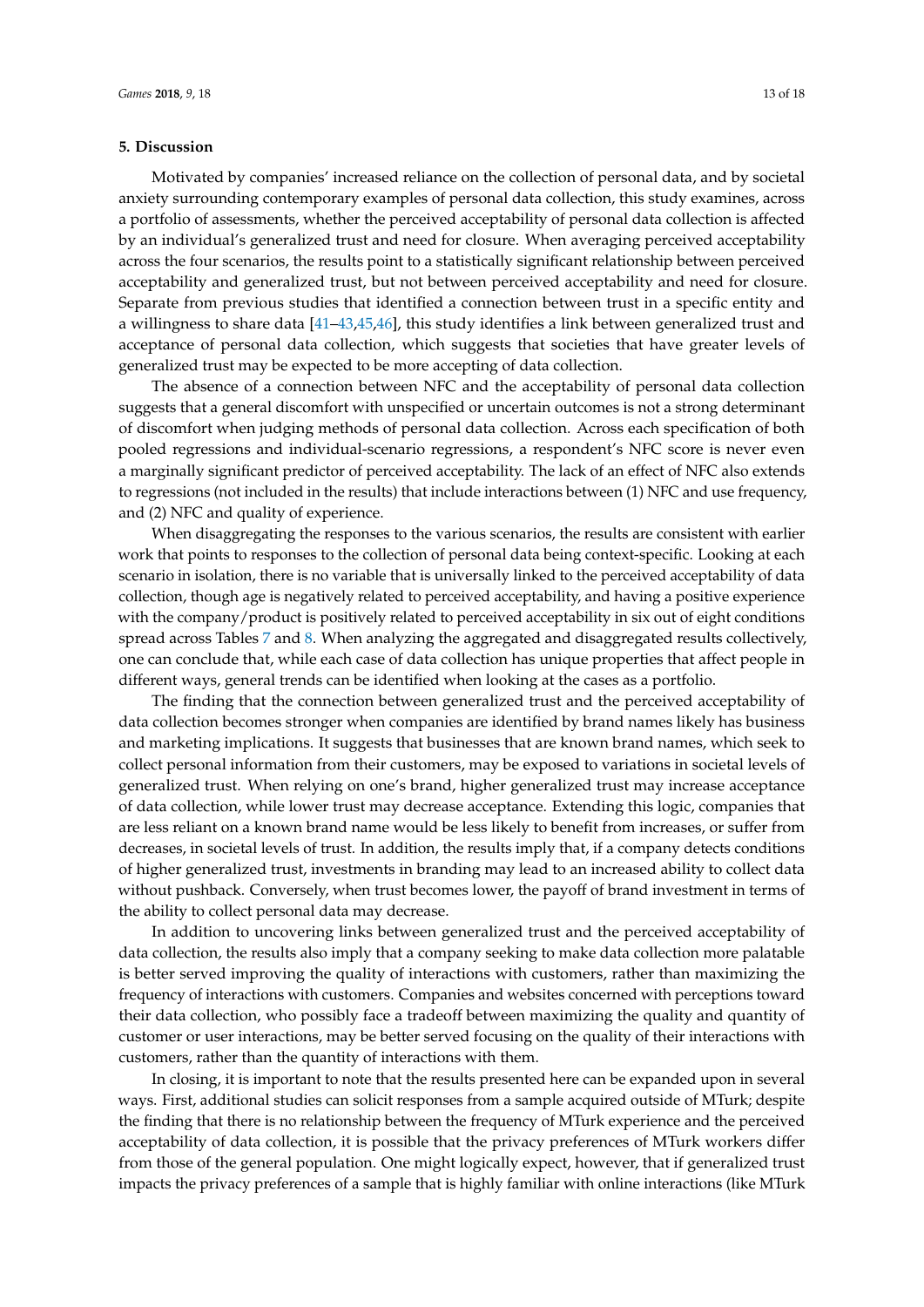workers who earn income working online), then the effect of generalized trust would be at least as strong among a sample that is less familiar with online interactions. Second, this study examined only four examples of data collection, and compared generic descriptors of companies to only one branded company within each of these four examples. Future work can study how generalized trust relates to the perceived acceptability of data collection across additional examples and brands, perhaps incorporating emergent technologies. Third, the present study examined intuitive feelings of acceptability, given no information about consequences or potential consequences attached to data collection. Future studies can explore whether the connection between generalized trust and perceived acceptability of data collection is mediated by consequences by either eliciting respondents' perceptions of consequences, or by explicitly varying the consequences as part of the experimental design. Fourth, while it is valuable to understand public perceptions toward methods of personal data collection, it is also important to understand how these perceptions affect both the intent to purchase and actual purchasing decisions. Future work can extend the results found in this study and draw connections between generalized trust and purchasing decisions, in light of contemporary examples of personal data collection.

**Conflicts of Interest:** The author declares no conflict of interest.

## **References**

- <span id="page-13-0"></span>1. Lee, M.; Lee, J. The impact of information security failure on customer behaviors: A study on a large-scale hacking incident on the internet. *Inf. Syst. Front.* **2012**, *14*, 375–393. [\[CrossRef\]](http://dx.doi.org/10.1007/s10796-010-9253-1)
- <span id="page-13-1"></span>2. Hill, K. How Target Figured out a Teen Girl Was Pregnant before Her Father Did. Available online: [https://www.forbes.com/sites/kashmirhill/2012/02/16/how-target-figured-out-a-teen-girl-was](https://www.forbes.com/sites/kashmirhill/2012/02/16/how-target-figured-out-a-teen-girl-was-pregnant-before-her-father-did/)[pregnant-before-her-father-did/](https://www.forbes.com/sites/kashmirhill/2012/02/16/how-target-figured-out-a-teen-girl-was-pregnant-before-her-father-did/) (accessed on 1 August 2017).
- <span id="page-13-2"></span>3. Ullman, I. Slate. 2017. Available online: [http://www.slate.com/articles/technology/future\\_tense/2017/03/](http://www.slate.com/articles/technology/future_tense/2017/03/the_geofeedia_controversy_shows_why_social_networks_need_clearer_tos.html) [the\\_geofeedia\\_controversy\\_shows\\_why\\_social\\_networks\\_need\\_clearer\\_tos.html](http://www.slate.com/articles/technology/future_tense/2017/03/the_geofeedia_controversy_shows_why_social_networks_need_clearer_tos.html) (accessed on 12 April 2018).
- <span id="page-13-3"></span>4. Mayer, R.C.; Davis, J.H.; Schoorman, F.D. An integrative model of organizational trust. *Acad. Manag. Rev.* **1995**, *20*, 709–734.
- 5. McKnight, D.H.; Cummings, L.L.; Chervany, N.L. Initial trust formation in new organizational relationships. *Acad. Manag. Rev.* **1998**, *23*, 473–490.
- 6. Mishra, A.K.; Spreitzer, G.M. Explaining how survivors respond to downsizing: The roles of trust, empowerment, justice, and work redesign. *Acad. Manag. Rev.* **1998**, *23*, 567–588.
- 7. Jones, G.R.; George, J.M. The experience and evolution of trust: Implications for cooperation and teamwork. *Acad. Manag. Rev.* **1998**, *23*, 531–546.
- <span id="page-13-4"></span>8. Rousseau, D.M.; Sitkin, S.B.; Burt, R.S.; Camerer, C. Not so different after all: A cross-discipline view of trust. *Acad. Manag. Rev.* **1998**, *23*, 393–404. [\[CrossRef\]](http://dx.doi.org/10.5465/AMR.1998.926617)
- <span id="page-13-5"></span>9. Holmes, J. *Nonsense: The Power of Not Knowing*; Crown: New York, NY, USA, 2015.
- <span id="page-13-6"></span>10. Kruglanski, A.W. Motivations for judging and knowing: Implications for causal attribution. In *Handbook of Motivation and Cognition*; Higgins, E.T., Sorrentino, R.M., Eds.; Guilford: New York, NY, USA, 1990.
- <span id="page-13-7"></span>11. Roets, A.; Kruglanski, A.W.; Kossowska, M.; Pierro, A.; Hong, Y. The motivated gatekeeper of our minds. *Adv. Exp. Soc. Psychol.* **2015**, *52*, 221–283.
- <span id="page-13-8"></span>12. Acquisti, A.; John, L.K.; Loewenstein, G. What is privacy worth? *J. Legal Stud.* **2013**, *42*, 249–274. [\[CrossRef\]](http://dx.doi.org/10.1086/671754)
- 13. Acquisti, A.; Grossklags, J. An online survey experiment on ambiguity and privacy. *Commun. Strateg.* **2012**, *88*, 19–39.
- 14. Hui, K.-L.; Teo, H.H.; Lee, S.-Y.T. The value of privacy assurance: An exploratory field experiment. *MIS Q.* **2007**, *31*, 19–33. [\[CrossRef\]](http://dx.doi.org/10.2307/25148779)
- <span id="page-13-9"></span>15. John, L.K.; Acquisti, A.; Loewenstein, G. Strangers on a plane: Context-dependent willingness to divulge sensitive information. *J. Consum. Res.* **2011**, *37*, 858–873. [\[CrossRef\]](http://dx.doi.org/10.1086/656423)
- <span id="page-13-11"></span>16. Phelps, J.E.; D'Souza, G.; Nowak, G.J. Antecedents and consequences of consumer privacy concerns: An empirical investigation. *J. Interact. Mark.* **2001**, *15*, 2–17. [\[CrossRef\]](http://dx.doi.org/10.1002/dir.1019)
- <span id="page-13-10"></span>17. Schudy, S.; Utikal, V. You must not know about me—On the willingness to share personal data. *J. Econ. Behav. Organ.* **2017**, *141*, 1–13. [\[CrossRef\]](http://dx.doi.org/10.1016/j.jebo.2017.05.023)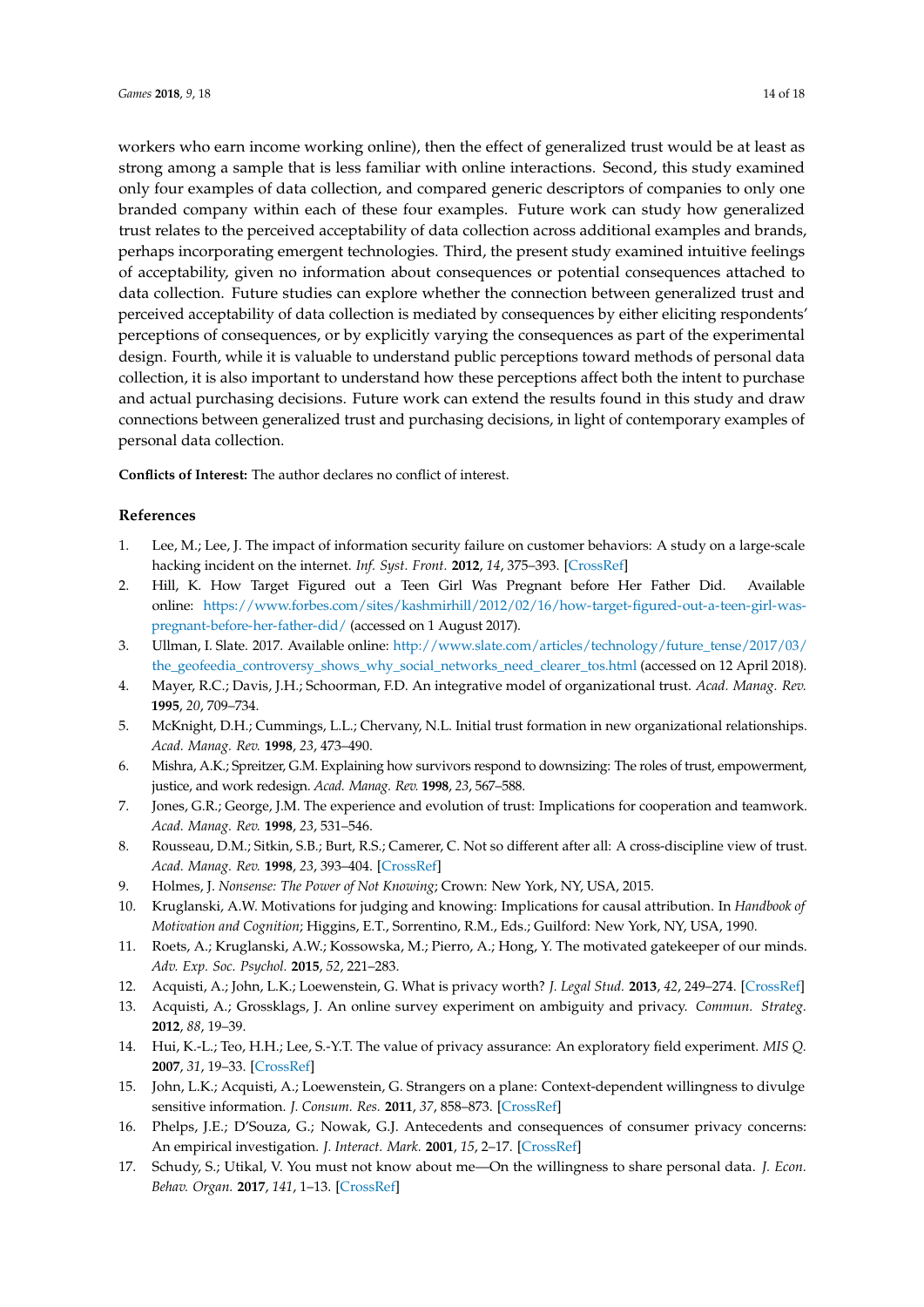- <span id="page-14-5"></span>18. Smith, H.J.; Dinev, T.; Xu, H. Information privacy research: An interdisciplinary review. *MIS Q.* **2011**, *35*, 989–1016. [\[CrossRef\]](http://dx.doi.org/10.2307/41409970)
- 19. Steinfeld, N. I agree to the terms and conditions: (How) do users read privacy policies online? An eye-tracking experiment. *Comput. Hum. Behav.* **2016**, *55*, 992–1000. [\[CrossRef\]](http://dx.doi.org/10.1016/j.chb.2015.09.038)
- <span id="page-14-0"></span>20. Wathieu, L.; Friedman, A.A. An Empirical Approach to Understanding Privacy Valuation. Available online: [https://papers.ssrn.com/sol3/papers.cfm?abstract\\_id=982593](https://papers.ssrn.com/sol3/papers.cfm?abstract_id=982593) (accessed on 12 April 2018).
- <span id="page-14-1"></span>21. Davis, R.; Buchanan-Oliver, M.; Brodie, R. Relationship marketing in electronic commerce environments. *J. Inf. Technol.* **1999**, *14*, 319–331. [\[CrossRef\]](http://dx.doi.org/10.1080/026839699344449)
- 22. Einwiller, S.; Geisler, U.; Will, M. Engendering trust in internet businesses using elements of corporate branding. In Proceedings of the 2000 Americas Conference on Information Systems; Chung, H.M., Ed.; Association for Information Systems: Atlanta, GA, USA, 2000; pp. 733–739. Available online: [http://aisel.](http://aisel.aisnet.org/cgi/viewcontent.cgi?article=1620&context=amcis2000) [aisnet.org/cgi/viewcontent.cgi?article=1620&context=amcis2000](http://aisel.aisnet.org/cgi/viewcontent.cgi?article=1620&context=amcis2000) (accessed on 12 April 2018).
- 23. Lowry, P.B.; Vance, A.; Moody, G.; Beckman, B.; Read, A. Explaining and predicting the impact of branding alliances and web site quality on initial consumer trust of e-commerce web sites. *J. Manag. Inf. Syst* **2008**, *24*, 199–224. [\[CrossRef\]](http://dx.doi.org/10.2753/MIS0742-1222240408)
- <span id="page-14-2"></span>24. Shankar, V.; Urban, G.L.; Sultan, F. Online trust: A stakeholder perspective, concepts, implications, and future directions. *J. Strateg. Inf. Syst.* **2002**, *11*, 325–344. [\[CrossRef\]](http://dx.doi.org/10.1016/S0963-8687(02)00022-7)
- <span id="page-14-3"></span>25. Acquisti, A.; Brandimarte, L.; Loewenstein, G. Privacy and human behavior in the age of information. *Science* **2015**, *347*, 509–514. [\[CrossRef\]](http://dx.doi.org/10.1126/science.aaa1465) [\[PubMed\]](http://www.ncbi.nlm.nih.gov/pubmed/25635091)
- <span id="page-14-4"></span>26. Morando, F.; Iemma, R.; Raiteri, E. Privacy evaluation: What empirical research on users' valuation of personal data tells us. *Internet Policy Rev.* **2014**, *3*, 1–11.
- <span id="page-14-6"></span>27. Benndorf, V.; Normann, H.-T. The willingness to sell personal data. *Scand. J. Econ.* **2017**. [\[CrossRef\]](http://dx.doi.org/10.1111/sjoe.12247)
- 28. Culnan, M.J. How did they get my name?: An exploratory investigation of consumer attitudes toward secondary information use. *MIS Q.* **1993**, *17*, 341–363. [\[CrossRef\]](http://dx.doi.org/10.2307/249775)
- 29. Hann, I.-H.; Hui, K.-L.; Lee, T.; Png, I. Online information privacy: Measuring the cost-benefit trade-off. In Proceedings of the International Conference on Information Systems, Barcelona, Spain, 15–18 December 2002.
- 30. Hann, I.-H.; Hui, K.-L.; Lee, S.-Y.T.; Png, I.P.L. Overcoming online information privacy concerns: An information -processing theory approach. *J. Manag. Inf. Syst.* **2007**, *24*, 13–42. [\[CrossRef\]](http://dx.doi.org/10.2753/MIS0742-1222240202)
- <span id="page-14-7"></span>31. Tsai, J.Y.; Egelman, S.; Cranor, L.; Acquisti, A. The effect of online privacy information on purchasing behavior: An experimental study. *Inf. Syst. Res.* **2011**, *22*, 254–268. [\[CrossRef\]](http://dx.doi.org/10.1287/isre.1090.0260)
- <span id="page-14-8"></span>32. Grossklags, J.; Acquisti, A. When 25 cents is too much: An experiment on willingness-to-sell and willingnessto-protect personal information. In Proceedings of the Sixth Workshop on the Economics of Information Security (WEIS), Pittsburgh, PA, USA, 7–8 June 2007.
- <span id="page-14-9"></span>33. Phelps, J.; Nowak, G.; Ferrell, E. Privacy concerns and consumer willingness to provide personal information. *J. Public Policy Mark.* **2000**, *19*, 27–41. [\[CrossRef\]](http://dx.doi.org/10.1509/jppm.19.1.27.16941)
- <span id="page-14-10"></span>34. Bandyopadhyay, S. Antecedents and consequences of consumers online privacy concerns. *J. Bus. Econ. Res.* **2011**, *7*, 41–48. [\[CrossRef\]](http://dx.doi.org/10.19030/jber.v7i3.2269)
- <span id="page-14-11"></span>35. Hoofnagle, C.J.; King, J.; Li, S.; Turow, J. How Different Are Young Adults from Older Adults When It Comes to Information Privacy Attitudes and Policies? Available online: [https://papers.ssrn.com/sol3/papers.cfm?](https://papers.ssrn.com/sol3/papers.cfm?abstract_id=1589864) [abstract\\_id=1589864](https://papers.ssrn.com/sol3/papers.cfm?abstract_id=1589864) (accessed on 12 April 2018).
- <span id="page-14-12"></span>36. Dinev, T.; Hart, P. Internet privacy concerns and their antecedents—Measurement validity and a regression model. *Behav. Inf. Technol.* **2004**, *23*, 413–422. [\[CrossRef\]](http://dx.doi.org/10.1080/01449290410001715723)
- <span id="page-14-13"></span>37. Korzaan, M.L.; Boswell, K.T. The influence of personality traits and information privacy concerns on behavioral intentions. *J. Comput. Inf. Syst.* **2008**, *48*, 15–24.
- <span id="page-14-14"></span>38. Dinev, T.; Hart, P. Internet privacy concerns and social awareness as determinants of intention to transact. *Int. J. Electron. Commer.* **2005**, *10*, 7–29. [\[CrossRef\]](http://dx.doi.org/10.2753/JEC1086-4415100201)
- <span id="page-14-15"></span>39. O'Neil, D. Analysis of internet users' level of online privacy concerns. *Soc. Sci. Comput. Rev.* **2001**, *19*, 17–31. [\[CrossRef\]](http://dx.doi.org/10.1177/089443930101900103)
- <span id="page-14-16"></span>40. Spiekermann, S.; Grossklags, J.; Berendt, B. E-privacy in 2nd generation e-commerce: Privacy preferences versus actual behavior. In Proceedings of the 3rd ACM Conference on Electronic Commerce; EC '01. ACM: New York, NY, USA, 2001; pp. 38–47. Available online: [https://papers.ssrn.com/sol3/papers.cfm?abstract\\_](https://papers.ssrn.com/sol3/papers.cfm?abstract_id=761107) [id=761107](https://papers.ssrn.com/sol3/papers.cfm?abstract_id=761107) (accessed on 12 April 2018).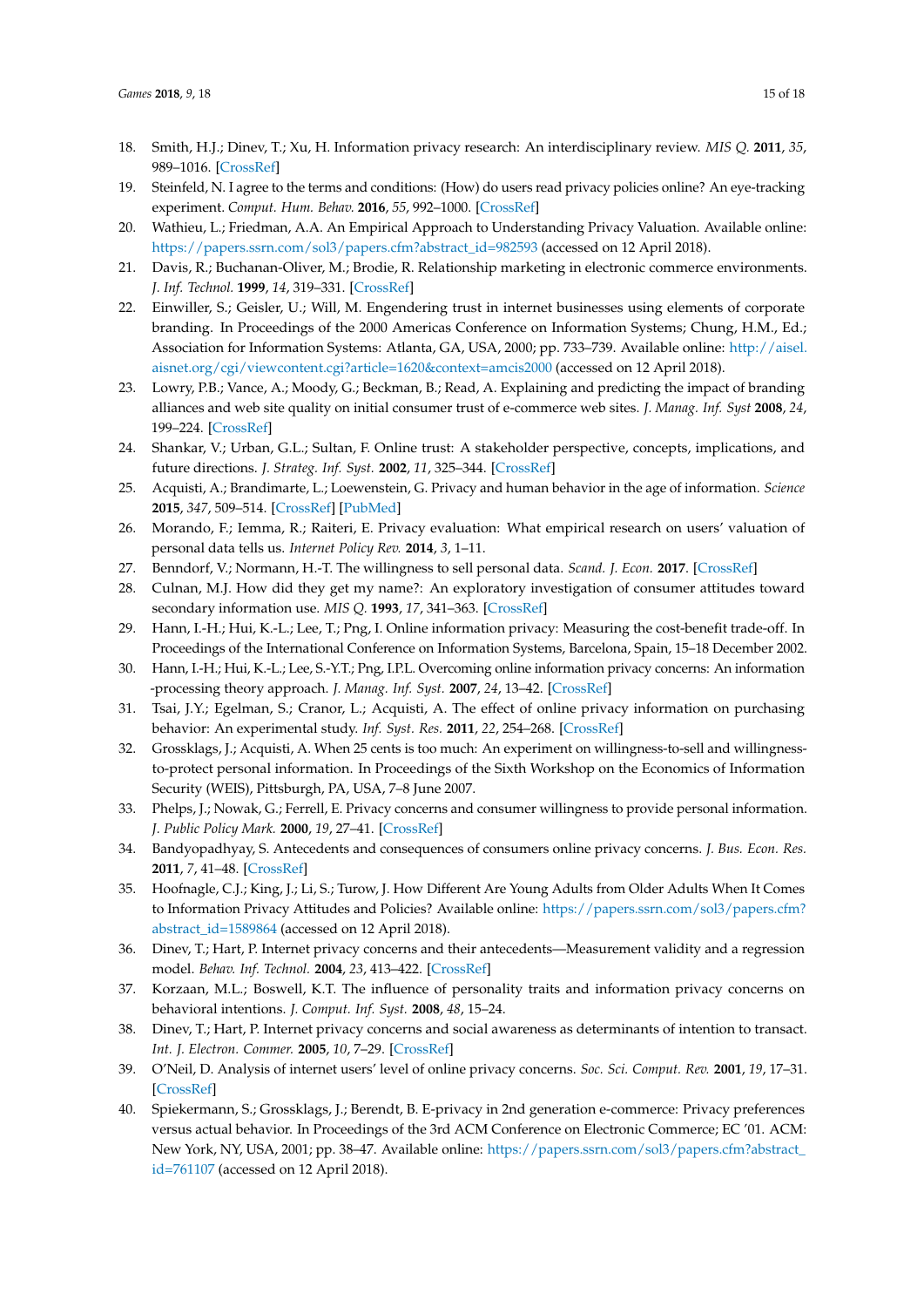- <span id="page-15-0"></span>41. Chellappa, R.K.; Sin, R.G. Personalization versus privacy: An empirical examination of the online consumer's dilemma. *Inf. Technol. Manag.* **2005**, *6*, 181–202. [\[CrossRef\]](http://dx.doi.org/10.1007/s10799-005-5879-y)
- <span id="page-15-1"></span>42. Culnan, M.J.; Armstrong, P.K. Information privacy concerns, procedural fairness, and impersonal trust: An empirical investigation. *Organ. Sci.* **1999**, *10*, 104–115. [\[CrossRef\]](http://dx.doi.org/10.1287/orsc.10.1.104)
- <span id="page-15-2"></span>43. Milne, G.R.; Boza, M.-E. Trust and concern in consumers' perceptions of marketing information management practices. *J. Interact. Mark.* **1999**, *13*, 5–24. [\[CrossRef\]](http://dx.doi.org/10.1002/(SICI)1520-6653(199924)13:1<5::AID-DIR2>3.0.CO;2-9)
- <span id="page-15-3"></span>44. Belanger, F.; Hiller, J.S.; Smith, W.J. Trustworthiness in electronic commerce: The role of privacy, security, and site attributes. *J. Strateg. Inf. Syst.* **2002**, *11*, 245–270. [\[CrossRef\]](http://dx.doi.org/10.1016/S0963-8687(02)00018-5)
- <span id="page-15-4"></span>45. Taylor, D.G.; Davis, D.F.; Jillapalli, R. Privacy concern and online personalization: The moderating effects of information control and compensation. *Electron. Commer. Res.* **2009**, *9*, 203–223. [\[CrossRef\]](http://dx.doi.org/10.1007/s10660-009-9036-2)
- <span id="page-15-5"></span>46. Bart, Y.; Shankar, V.; Sultan, F.; Urban, G.L. Are the drivers and role of online trust the same for all web sites and consumers? A large-scale exploratory empirical study. *J. Mark.* **2005**, *69*, 133–152. [\[CrossRef\]](http://dx.doi.org/10.1509/jmkg.2005.69.4.133)
- <span id="page-15-6"></span>47. Beugelsdijk, S.; de Groot, H.L.F.; van Schaik, A.B.T.M. Trust and economic growth: A robustness analysis. *Oxf. Econ. Pap.* **2004**, *56*, 118–134. [\[CrossRef\]](http://dx.doi.org/10.1093/oep/56.1.118)
- 48. Dearmon, J.; Grier, K. Trust and development. *J. Econ. Behav. Organ.* **2009**, *71*, 210–220. [\[CrossRef\]](http://dx.doi.org/10.1016/j.jebo.2009.02.011)
- 49. Knack, S.; Keefer, P. Does social capital have an economic payoff? A cross-country investigation. *Q. J. Econ.* **1997**, *112*, 1251–1288. [\[CrossRef\]](http://dx.doi.org/10.1162/003355300555475)
- <span id="page-15-7"></span>50. Zak, P.J.; Knack, S. Trust and growth. *Econ. J.* **2001**, *111*, 295–321. [\[CrossRef\]](http://dx.doi.org/10.1111/1468-0297.00609)
- <span id="page-15-8"></span>51. La Porta, R.; Lopez-De-Silanes, F.; Shleifer, A.; Vishny, R.W. Legal determinants of external Finance. *J. Financ.* **1997**, *52*, 1131–1150. [\[CrossRef\]](http://dx.doi.org/10.1111/j.1540-6261.1997.tb02727.x)
- <span id="page-15-9"></span>52. Bottazzi, L.; Da Rin, M.; Hellmann, T. The importance of trust for investment: Evidence from venture capital. *Rev. Financ. Stud.* **2016**, *29*, 2283–2318. [\[CrossRef\]](http://dx.doi.org/10.1093/rfs/hhw023)
- 53. Chan, K.S. Trade, social values, and the generalized trust. *South. Econ. J.* **2007**, *73*, 733–753.
- 54. Den Butter, F.A.G.; Mosch, R.H.J. The dutch miracle: Institutions, networks, and trust. *J. Inst. Theor. Econ.* **2003**, *159*, 362–391. [\[CrossRef\]](http://dx.doi.org/10.1628/0932456032974844)
- <span id="page-15-10"></span>55. Guiso, L.; Sapienza, P.; Zingales, L. Cultural biases in economic exchange? *Q. J. Econ.* **2009**, *124*, 1095–1131. [\[CrossRef\]](http://dx.doi.org/10.1162/qjec.2009.124.3.1095)
- <span id="page-15-11"></span>56. Bjørnskov, C. Combating corruption: On the interplay between institutional quality and social trust. *J. Law Econ.* **2011**, *54*, 135–159. [\[CrossRef\]](http://dx.doi.org/10.1086/652421)
- <span id="page-15-12"></span>57. Georgarakos, D.; Pasini, G. Trust, sociability, and stock market participation. *Rev. Financ.* **2011**, *15*, 693–725. [\[CrossRef\]](http://dx.doi.org/10.1093/rof/rfr028)
- <span id="page-15-13"></span>58. Guiso, L.; Sapienza, P.; Zingales, L. Trusting the stock market. *J. Financ.* **2008**, *63*, 2557–2600. [\[CrossRef\]](http://dx.doi.org/10.1111/j.1540-6261.2008.01408.x)
- <span id="page-15-14"></span>59. Uslaner, E.M. Trust as a moral value. In *The Handbook of Social Capital*; Castiglione, D., van Deth, J.W., Wolleb, G., Eds.; Oxford University Press: Oxford, UK, 2008; pp. 101–121.
- <span id="page-15-15"></span>60. Bjørnskov, C. Determinants of generalized trust: A cross-country comparison. *Public Choice* **2007**, *130*, 1–21. [\[CrossRef\]](http://dx.doi.org/10.1007/s11127-006-9069-1)
- <span id="page-15-16"></span>61. Etang, A.; Fielding, D.; Knowles, S. Does trust extend beyond the village? Experimental trust and social distance in Cameroon. *Exp. Econ.* **2011**, *14*, 15–35. [\[CrossRef\]](http://dx.doi.org/10.1007/s10683-010-9255-3)
- <span id="page-15-17"></span>62. Webster, D.M.; Kruglanski, A.W. Individual differences in need for cognitive closure. *J. Personal. Soc. Psychol.* **1994**, *67*, 1049–1062. [\[CrossRef\]](http://dx.doi.org/10.1037/0022-3514.67.6.1049)
- <span id="page-15-18"></span>63. Kashima, E.S.; Loh, E. International students' acculturation: Effects of international, conational, and local ties and need for closure. *Int. J. Intercult. Relat.* **2006**, *30*, 471–485. [\[CrossRef\]](http://dx.doi.org/10.1016/j.ijintrel.2005.12.003)
- <span id="page-15-19"></span>64. Kosic, A.; Kruglanski, A.W.; Pierro, A.; Mannetti, L. The social cognition of immigrants' acculturation: Effects of the need for closure and the reference group at entry. *J. Personal. Soc. Psychol.* **2004**, *86*, 796–813. [\[CrossRef\]](http://dx.doi.org/10.1037/0022-3514.86.6.796) [\[PubMed\]](http://www.ncbi.nlm.nih.gov/pubmed/15149256)
- <span id="page-15-20"></span>65. Kruglanski, A.W.; Shah, J.Y.; Pierro, A.; Mannetti, L. When similarity breeds content: need for closure and the allure of homogeneous and self-resembling groups. *J. Personal. Soc. Psychol.* **2002**, *83*, 648–662. [\[CrossRef\]](http://dx.doi.org/10.1037/0022-3514.83.3.648)
- <span id="page-15-21"></span>66. Shah, J.Y.; Kruglanski, A.W.; Thompson, E.P. Membership has its (epistemic) rewards: Need for closure effects on in-group bias. *J. Personal. Soc. Psychol.* **1998**, *75*, 383–393. [\[CrossRef\]](http://dx.doi.org/10.1037/0022-3514.75.2.383)
- <span id="page-15-22"></span>67. Federico, C.M.; Golec, A.; Dial, J.L. The relationship between the need for closure and support for military action against Iraq: Moderating effects of national attachment. *Personal. Soc. Psychol. Bull.* **2005**, *31*, 621–632. [\[CrossRef\]](http://dx.doi.org/10.1177/0146167204271588) [\[PubMed\]](http://www.ncbi.nlm.nih.gov/pubmed/15802657)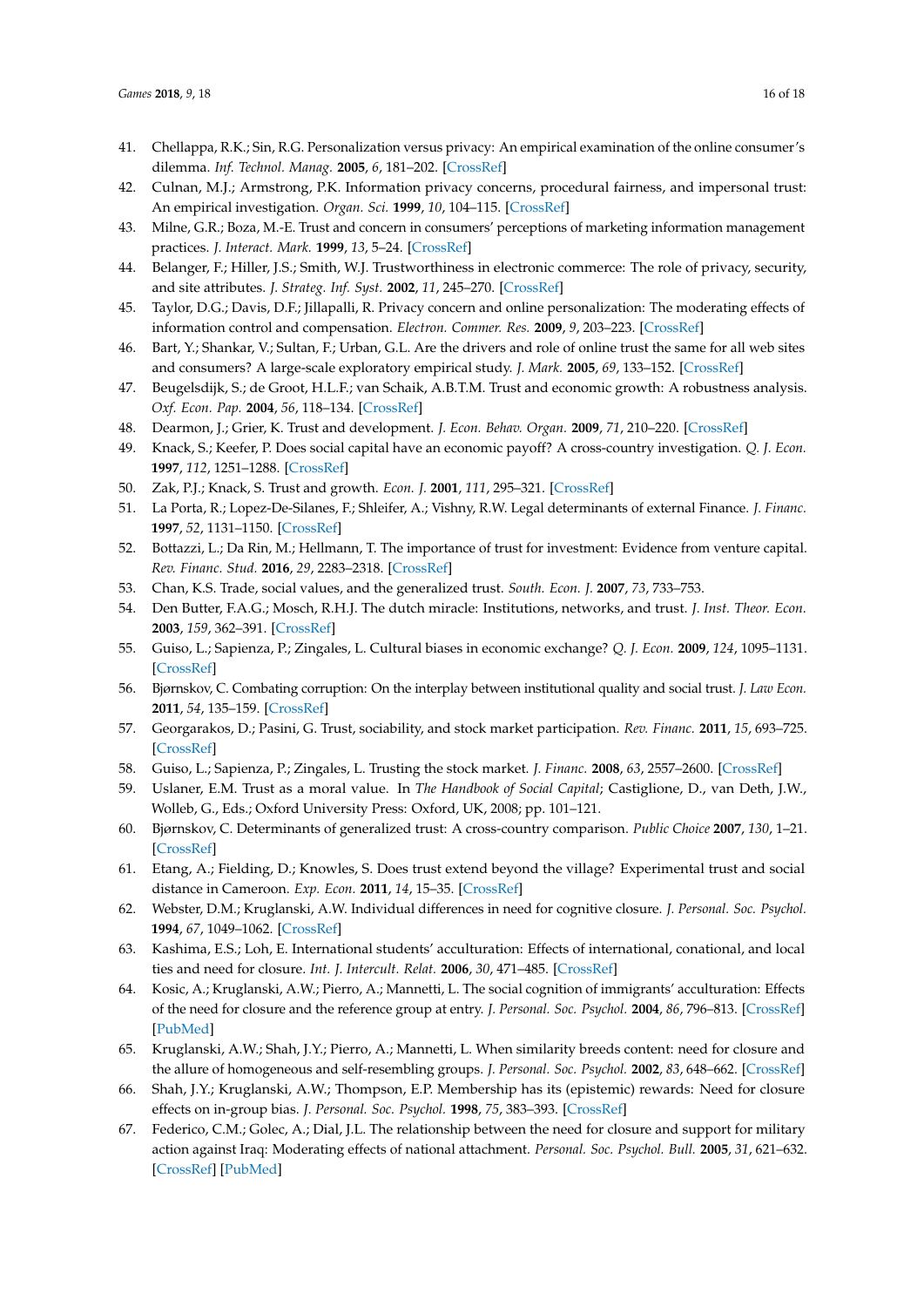- <span id="page-16-0"></span>68. Chirumbolo, A.; Livi, S.; Mannetti, L.; Pierro, A.; Kruglanski, A.W. Effects of need for closure on creativity in small group interactions. *Eur. J. Personal.* **2004**, *18*, 265–278. [\[CrossRef\]](http://dx.doi.org/10.1002/per.518)
- <span id="page-16-1"></span>69. Golec, A.; Federico, C.M. Understanding responses to political conflict: Interactive effects of the need for closure and salient conflict schemas. *J. Personal. Soc. Psychol.* **2004**, *87*, 750–762. [\[CrossRef\]](http://dx.doi.org/10.1037/0022-3514.87.6.750) [\[PubMed\]](http://www.ncbi.nlm.nih.gov/pubmed/15598104)
- <span id="page-16-2"></span>70. Fu, J.H.; Morris, M.W.; Lee, S.; Chao, M.; Chiu, C.; Hong, Y. Epistemic motives and cultural conformity: Need for closure, culture, and context as determinants of conflict judgments. *J. Personal. Soc. Psychol.* **2007**, *92*, 191–207. [\[CrossRef\]](http://dx.doi.org/10.1037/0022-3514.92.2.191) [\[PubMed\]](http://www.ncbi.nlm.nih.gov/pubmed/17279845)
- <span id="page-16-3"></span>71. Kruglanski, A.W.; Pierro, A.; Higgins, E.T.; Capozza, D. "On the Move" or "Staying Put": Locomotion, need for closure, and reactions to organizational change 1. *J. Appl. Soc. Psychol.* **2007**, *37*, 1305–1340. [\[CrossRef\]](http://dx.doi.org/10.1111/j.1559-1816.2007.00214.x)
- <span id="page-16-4"></span>72. De Dreu, C.K.W.; Koole, S.L.; Oldersma, F.L. On the seizing and freezing of negotiator inferences: Need for cognitive closure moderates the use of heuristics in negotiation. *Personal. Soc. Psychol. Bull.* **1999**, *25*, 348–362. [\[CrossRef\]](http://dx.doi.org/10.1177/0146167299025003007)
- <span id="page-16-5"></span>73. Van Hiel, A.; Mervielde, I. The need for closure and the spontaneous use of complex and simple cognitive structures. *J. Soc. Psychol.* **2003**, *143*, 559–568. [\[CrossRef\]](http://dx.doi.org/10.1080/00224540309598463) [\[PubMed\]](http://www.ncbi.nlm.nih.gov/pubmed/14609052)
- <span id="page-16-6"></span>74. Vermeir, I.; Van Kenhove, P.; Hendrickx, H. The influence of need for closure on consumer's choice behaviour. *J. Econ. Psychol.* **2002**, *23*, 703–727. [\[CrossRef\]](http://dx.doi.org/10.1016/S0167-4870(02)00135-6)
- <span id="page-16-7"></span>75. Vermeir, I.; Van Kenhove, P. The influence of need for closure and perceived time pressure on search effort for price and promotional information in a grocery shopping context. *Psychol. Mark.* **2005**, *22*, 71–95. [\[CrossRef\]](http://dx.doi.org/10.1002/mar.20047)
- <span id="page-16-8"></span>76. Disatnik, D.; Steinhart, Y. Need for cognitive closure, risk aversion, uncertainty changes, and their effects on investment decisions. *J. Mark. Res.* **2014**, *52*, 349–359. [\[CrossRef\]](http://dx.doi.org/10.1509/jmr.13.0529)
- <span id="page-16-9"></span>77. Jung, J.M.; Kellaris, J.J. Cross-national differences in proneness to scarcity effects: The moderating roles of familiarity, uncertainty avoidance, and need for cognitive closure. *Psychol. Mark.* **2004**, *21*, 739–753. [\[CrossRef\]](http://dx.doi.org/10.1002/mar.20027)
- <span id="page-16-10"></span>78. Amichai-Hamburger, Y.; Fine, A.; Goldstein, A. The impact of Internet interactivity and need for closure on consumer preference. *Comput. Hum. Behav.* **2004**, *20*, 103–117. [\[CrossRef\]](http://dx.doi.org/10.1016/S0747-5632(03)00041-4)
- <span id="page-16-11"></span>79. Acquisti, A.; Taylor, C.R.; Wagman, L. The Economics of Privacy 2016. Available online: [https://papers.ssrn.](https://papers.ssrn.com/abstract=2580411) [com/abstract=2580411](https://papers.ssrn.com/abstract=2580411) (accessed on 12 April 2018).
- <span id="page-16-12"></span>80. Norberg, P.A.; Horne, D.R.; Horne, D.A. The privacy paradox: Personal information disclosure intentions versus behaviors. *J. Consum. Aff.* **2007**, *41*, 100–126. [\[CrossRef\]](http://dx.doi.org/10.1111/j.1745-6606.2006.00070.x)
- 81. Acquisti, A.; Grossklags, J. Privacy and rationality in individual decision making. *IEEE Secur. Priv.* **2005**, *3*, 26–33. [\[CrossRef\]](http://dx.doi.org/10.1109/MSP.2005.22)
- 82. Berendt, B.; Günther, O.; Spiekermann, S. Privacy in e-commerce: Stated preferences vs. actual behavior. *Commun. ACM* **2005**, *48*, 101–106. [\[CrossRef\]](http://dx.doi.org/10.1145/1053291.1053295)
- 83. Keith, M.J.; Thompson, S.C.; Hale, J.; Lowry, P.B.; Greer, C. Information disclosure on mobile devices: Re-examining privacy calculus with actual user behavior. *Int. J. Hum. Comput Stud.* **2013**, *71*, 1163–1173. [\[CrossRef\]](http://dx.doi.org/10.1016/j.ijhcs.2013.08.016)
- <span id="page-16-13"></span>84. Motiwalla, L.F.; Li, X.B.; Liu, X. Privacy paradox: Does stated privacy concerns translate into the valuaiton of personal information? In Proceedings of the PACIS, Chengdu, China, 24–28 June 2014.
- <span id="page-16-14"></span>85. Kim, D.J.; Ferrin, D.L.; Rao, H.R. A trust-based consumer decision-making model in electronic commerce: The role of trust, perceived risk, and their antecedents. *Decis. Support Syst.* **2008**, *44*, 544–564. [\[CrossRef\]](http://dx.doi.org/10.1016/j.dss.2007.07.001)
- 86. Malheiros, M.; Preibusch, S.; Sasse, M.A. "Fairly truthful": The impact of perceived effort, fairness, relevance, and sensitivity on personal data disclosure. In *Trust and Trustworthy Computing*; Lecture Notes in Computer Science; Springer: Berlin/Heidelberg, Germany, 2013; pp. 250–266.
- <span id="page-16-15"></span>87. Preibisch, S. Guide to measuring privacy concern: Review of survey and observational instruments. *Int. J. Hum. Comput. Stud.* **2013**, *71*, 1133–1143. [\[CrossRef\]](http://dx.doi.org/10.1016/j.ijhcs.2013.09.002)
- <span id="page-16-16"></span>88. Berinsky, A.J.; Huber, G.A.; Lenz, G.S. Evaluating online labor markets for experimental research: Amazon.com's mechanical turk. *Political Anal.* **2012**, *20*, 351–368. [\[CrossRef\]](http://dx.doi.org/10.1093/pan/mpr057)
- 89. Buhrmester, M.; Kwang, T.; Gosling, S.D. Amazon's mechanical turk a new source of inexpensive, yet high-quality, data? *Perspect. Psychol. Sci.* **2011**, *6*, 3–5. [\[CrossRef\]](http://dx.doi.org/10.1177/1745691610393980) [\[PubMed\]](http://www.ncbi.nlm.nih.gov/pubmed/26162106)
- <span id="page-16-17"></span>90. Mason, W.; Suri, S. Conducting behavioral research on Amazon's mechanical turk. *Behav. Res.* **2011**, *44*, 1–23. [\[CrossRef\]](http://dx.doi.org/10.3758/s13428-011-0124-6) [\[PubMed\]](http://www.ncbi.nlm.nih.gov/pubmed/21717266)
- <span id="page-16-18"></span>91. Goodman, J.K.; Cryder, C.E.; Cheema, A. Data collection in a flat world: The strengths and weaknesses of mechanical turk samples. *J. Behav. Dec. Mak.* **2013**, *26*, 213–224. [\[CrossRef\]](http://dx.doi.org/10.1002/bdm.1753)